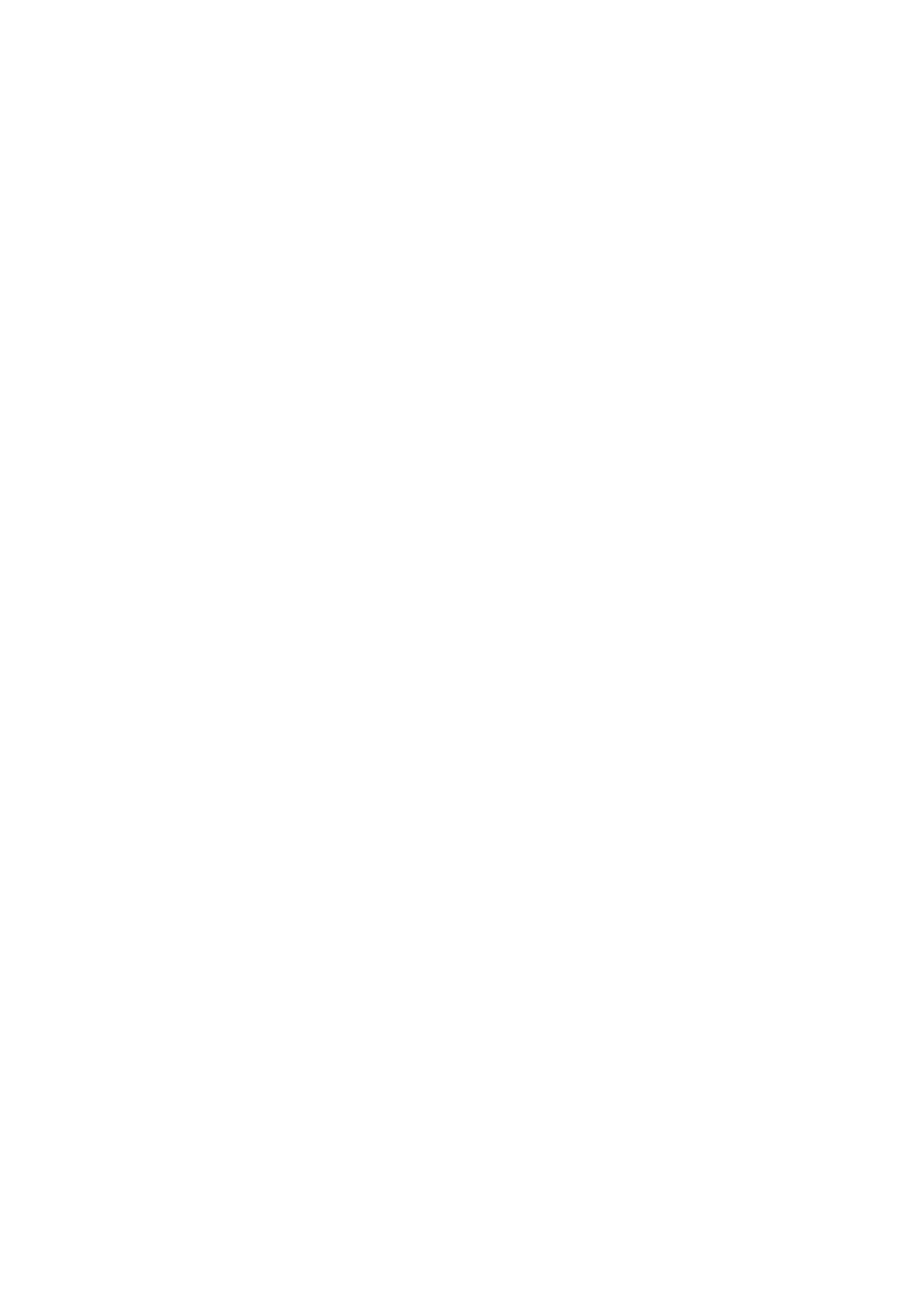## Acknowledgements

First and foremost, I would like to thank my advisor Lucien Heitz, who continuously assisted me throughout this thesis. This thesis would not have been possible without his invaluable guidance and support.

I must also thank my co-advisor Annette Rios, who graciously offered her expert knowledge in computational linguistics and provided a code base to start out with.

Finally, I would like to express my gratitude to my girlfriend, Alice Truong, for proofreading and my family for supporting me in every way they could.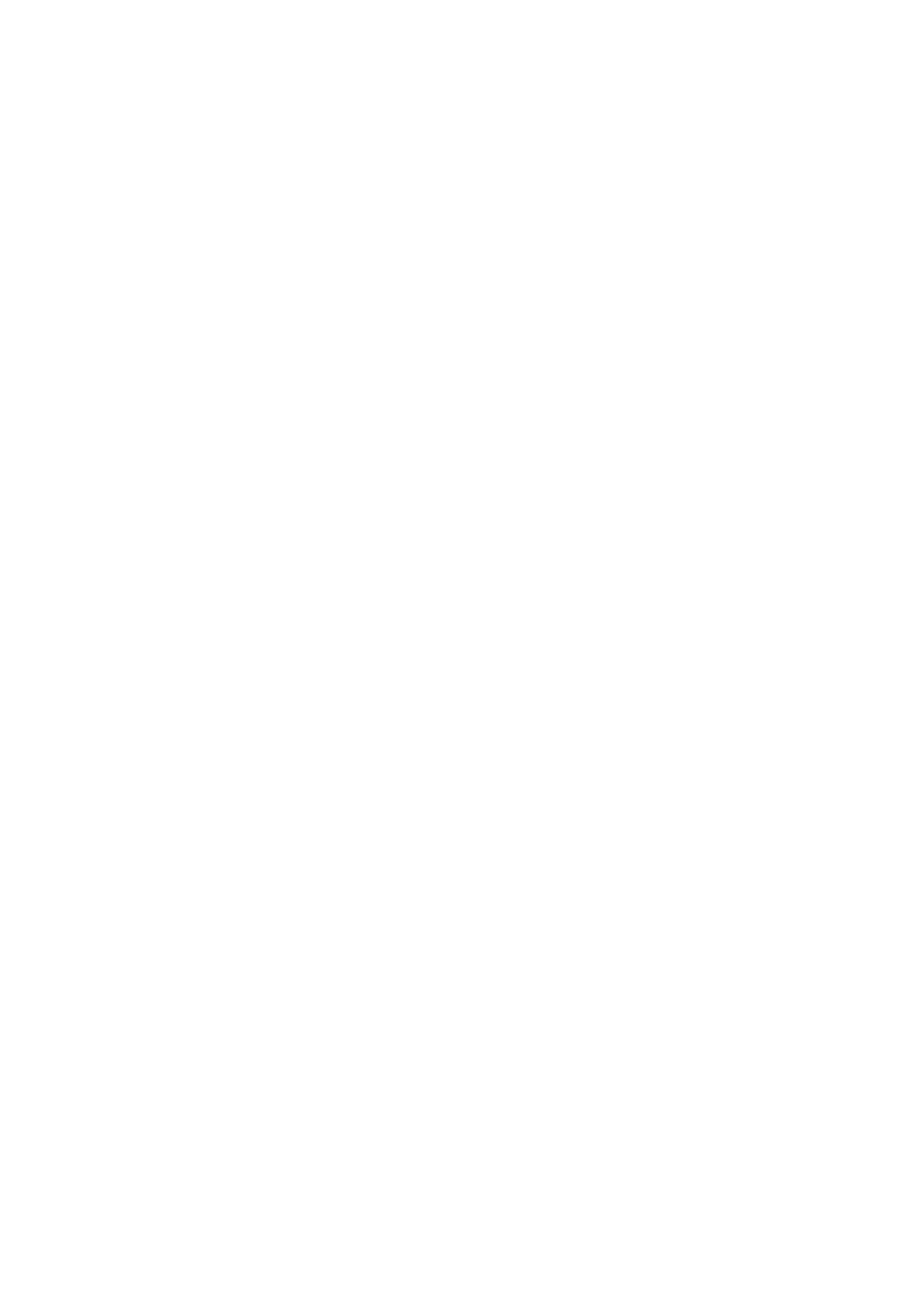## Zusammenfassung

In wissenschaftliche Experimente ist es äusserst wichtig, alle relevante Daten gründlich zu anonymisieren. Für Experimente mit Newsartikeln ist es besonders schwierig, sie effektiv von ihren Quellen zu entkoppeln. Versuchspersonen könnten anhand des Schreibstils erkennen, von wo sie stammen. Diese Arbeit befasst sich damit, mit modernen neurale Netzen Texte in einem einheitlichen Stil zu transformieren. Die neue Methode benötigt keine parallele Datensätze, was üblicherweise die grösste Einschränkung für neurale Netze ist. Ein pseudo-paralleles Korpus wird mit einfachen Artikeln mithilfe von Masked-language Modelling erstellt. Zusätzlich wird ein neues Scrapersystem entworfen und implementiert, um Artikel von Webseiten von Zeitungen zu extrahieren und sie in einem homogenen Format abzuspeichern.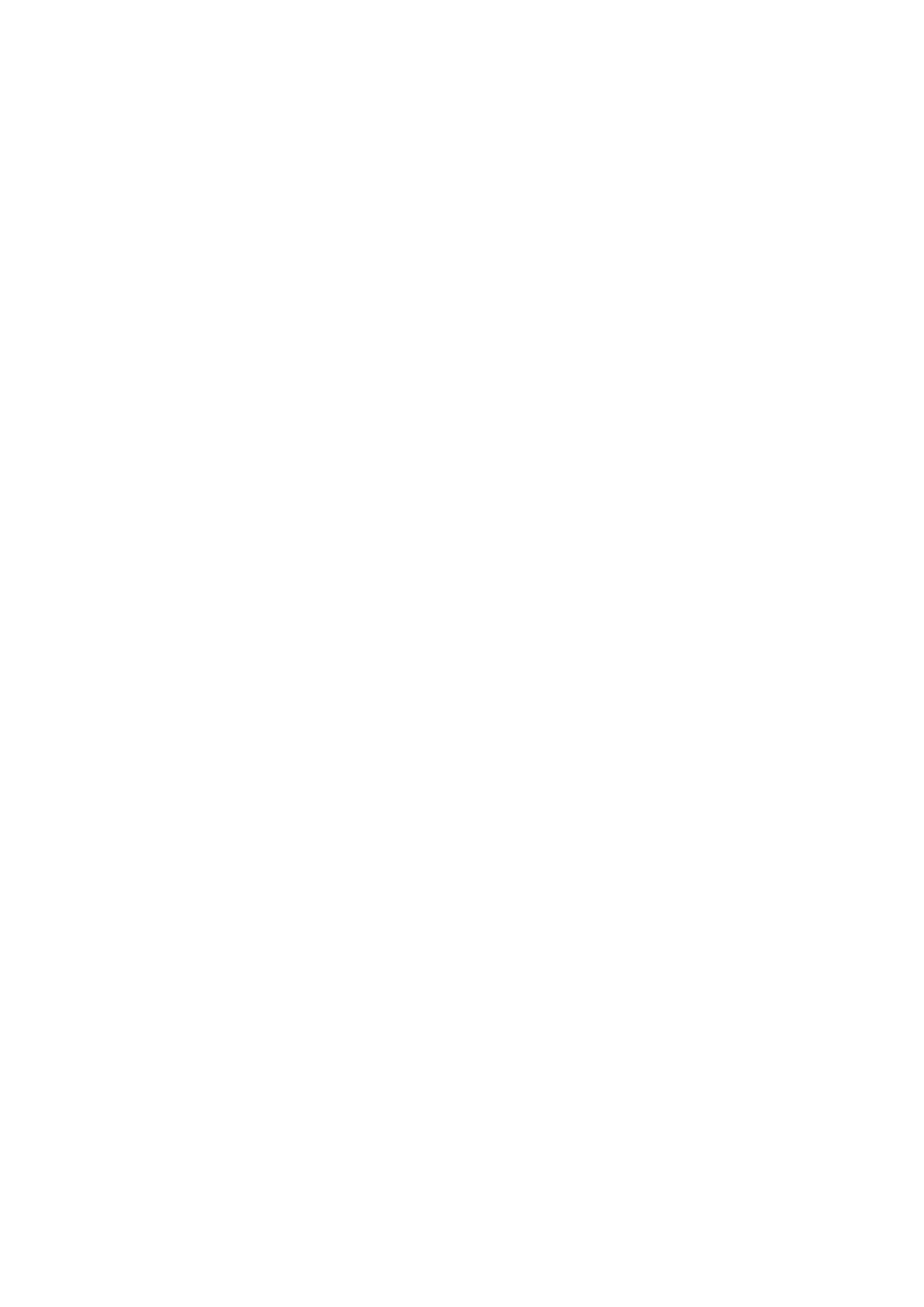## Abstract

In an experimental setting, data anonymization is vital to get valid results. For studies dealing with news articles, white-labelling their source is a non-trivial task, since news outlets might possess traceable writing styles. In this thesis, modern neural network architectures for natural language processing are utilized to transfer texts to a uniform style. The method does not rely on parallel corpora, which is usually the bottleneck for many systems. Instead, a pseudo-parallel corpus is created using monolingual data and masked-language modeling. Additionally, a new scraper architecture is designed and implemented to easily obtain article from news websites and store them in a homogeneous format.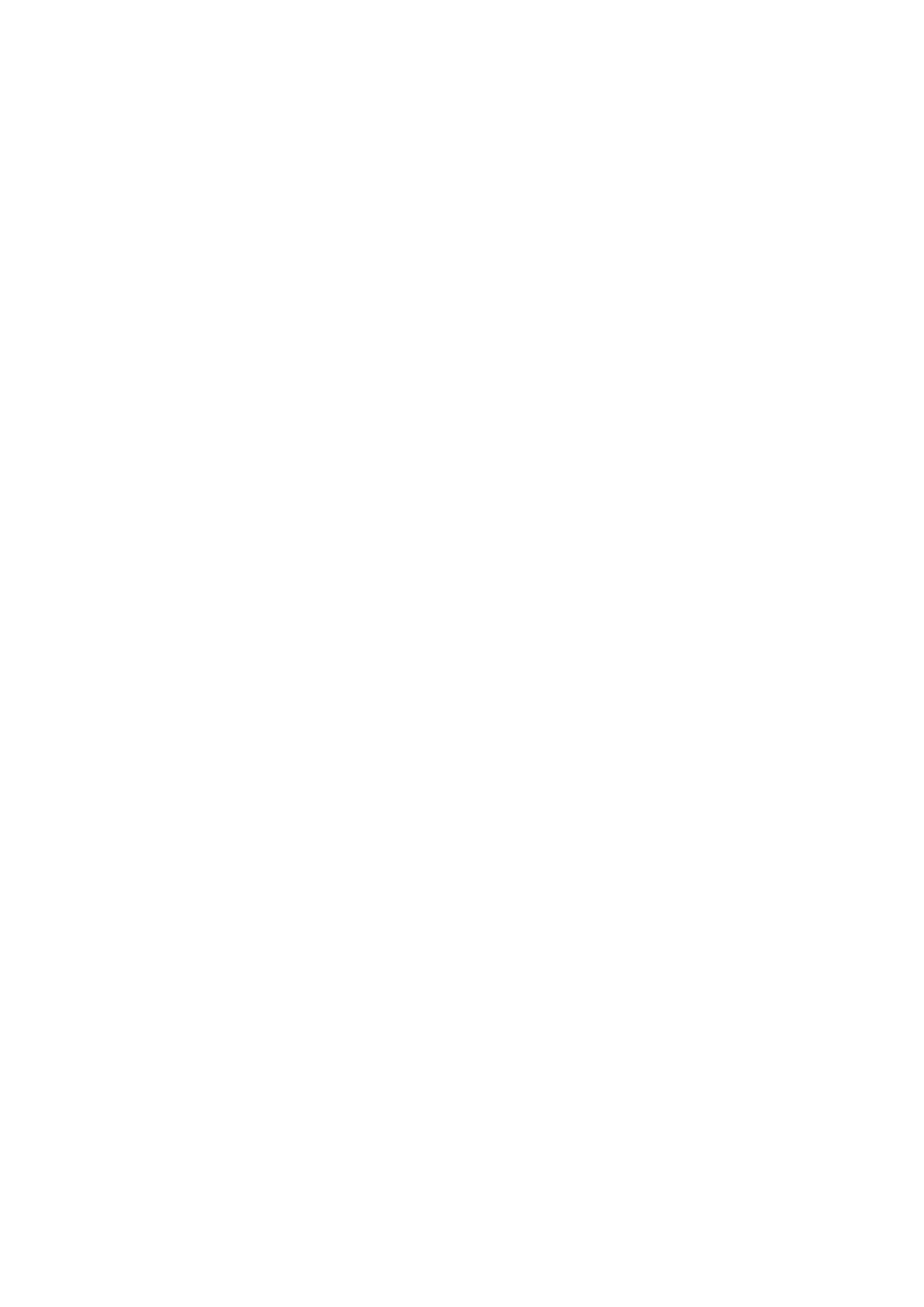## **Contents**

| Introduction<br>$\mathbf{1}$ |     |                               |                                                                                          | $\mathbf{1}$   |  |  |  |  |
|------------------------------|-----|-------------------------------|------------------------------------------------------------------------------------------|----------------|--|--|--|--|
|                              | 1.1 |                               |                                                                                          | $\overline{2}$ |  |  |  |  |
| $\overline{2}$               |     | 3<br><b>Background</b>        |                                                                                          |                |  |  |  |  |
|                              | 2.1 |                               | Transformer Architecture                                                                 | 3              |  |  |  |  |
|                              | 2.2 |                               |                                                                                          | $\overline{4}$ |  |  |  |  |
|                              |     | 2.2.1                         |                                                                                          | $\overline{5}$ |  |  |  |  |
|                              |     | 2.2.2                         |                                                                                          | $\overline{5}$ |  |  |  |  |
|                              |     | 2.2.3                         |                                                                                          | $\overline{5}$ |  |  |  |  |
|                              | 2.3 |                               |                                                                                          | 6              |  |  |  |  |
| 3                            |     | Methodology<br>$\overline{7}$ |                                                                                          |                |  |  |  |  |
|                              | 3.1 |                               |                                                                                          | $\overline{7}$ |  |  |  |  |
|                              | 3.2 |                               |                                                                                          | 9              |  |  |  |  |
|                              | 3.3 |                               | Setup, Training and Application $\ldots \ldots \ldots \ldots \ldots \ldots \ldots$<br>10 |                |  |  |  |  |
|                              | 3.4 |                               | 11                                                                                       |                |  |  |  |  |
|                              |     | 3.4.1                         | 11                                                                                       |                |  |  |  |  |
|                              |     | 3.4.2                         | 12                                                                                       |                |  |  |  |  |
|                              |     | 3.4.3                         | 12                                                                                       |                |  |  |  |  |
|                              |     | 3.4.4                         | 12                                                                                       |                |  |  |  |  |
|                              | 3.5 |                               | 12                                                                                       |                |  |  |  |  |
| 4                            |     | <b>User Study</b>             | 13                                                                                       |                |  |  |  |  |
|                              | 4.1 |                               | 13                                                                                       |                |  |  |  |  |
|                              | 4.2 |                               | 14                                                                                       |                |  |  |  |  |
|                              | 4.3 |                               | 15                                                                                       |                |  |  |  |  |
|                              |     | 4.3.1                         | Correct Answers per Question Type<br>15                                                  |                |  |  |  |  |
|                              |     | 4.3.2                         | 15                                                                                       |                |  |  |  |  |
|                              |     | 4.3.3                         | 16                                                                                       |                |  |  |  |  |
|                              |     | 4.3.4                         | 16                                                                                       |                |  |  |  |  |
|                              |     | 4.3.5                         | 17                                                                                       |                |  |  |  |  |
|                              | 4.4 |                               | 18                                                                                       |                |  |  |  |  |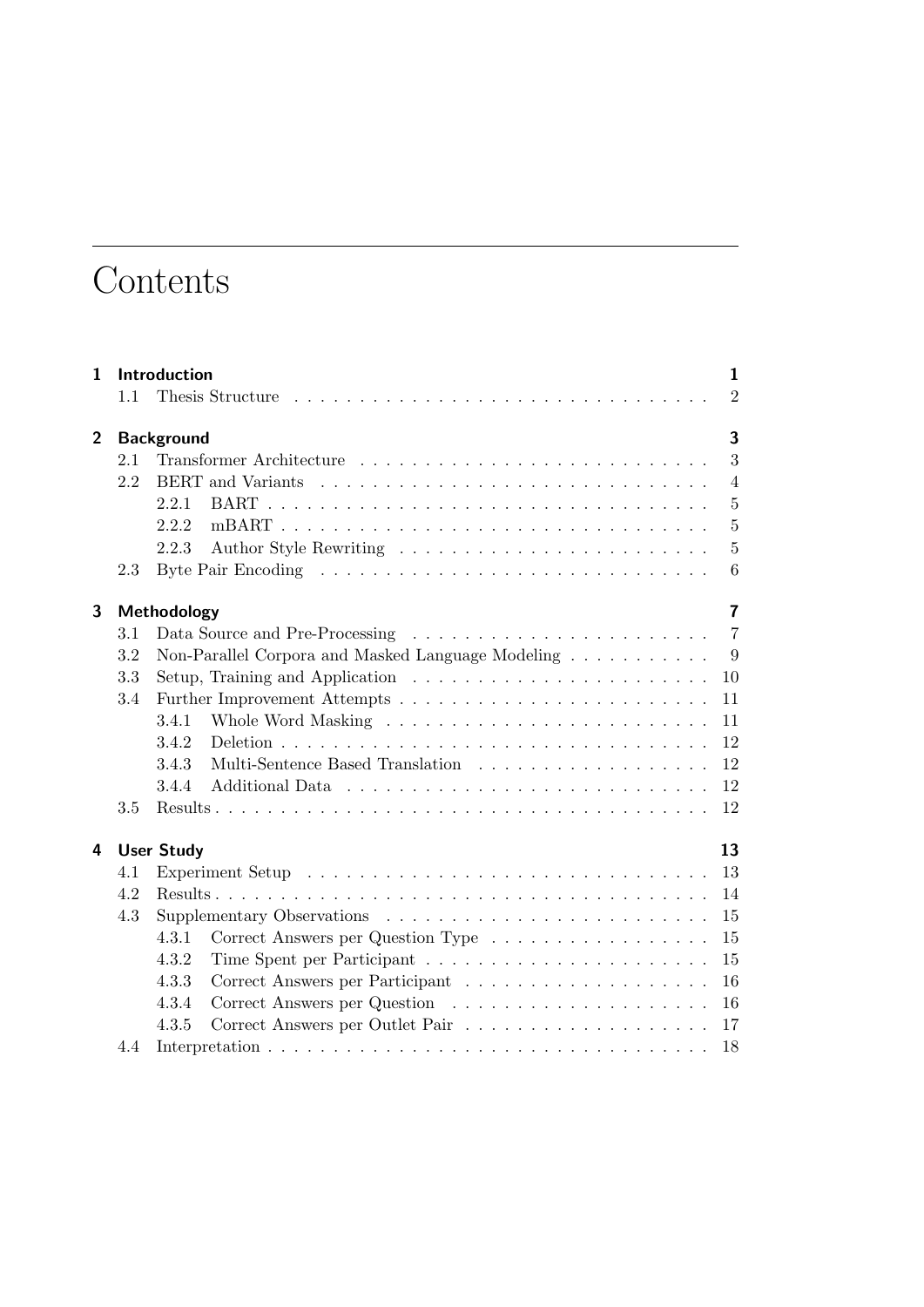| 5. |     |                     | <b>Limitations and Future Work</b> | 21 |
|----|-----|---------------------|------------------------------------|----|
|    | 5.1 |                     |                                    |    |
|    | 5.2 |                     |                                    |    |
|    | 5.3 |                     |                                    |    |
|    |     | <b>6</b> Conclusion |                                    | 23 |
|    |     | A Appendix          |                                    | 27 |
|    |     |                     |                                    |    |
|    |     |                     |                                    |    |
|    |     |                     |                                    |    |
|    |     |                     |                                    |    |
|    |     |                     |                                    |    |
|    |     |                     |                                    |    |
|    |     | A.1.6               |                                    |    |
|    |     | A.1.7               |                                    |    |
|    |     | A 18                |                                    |    |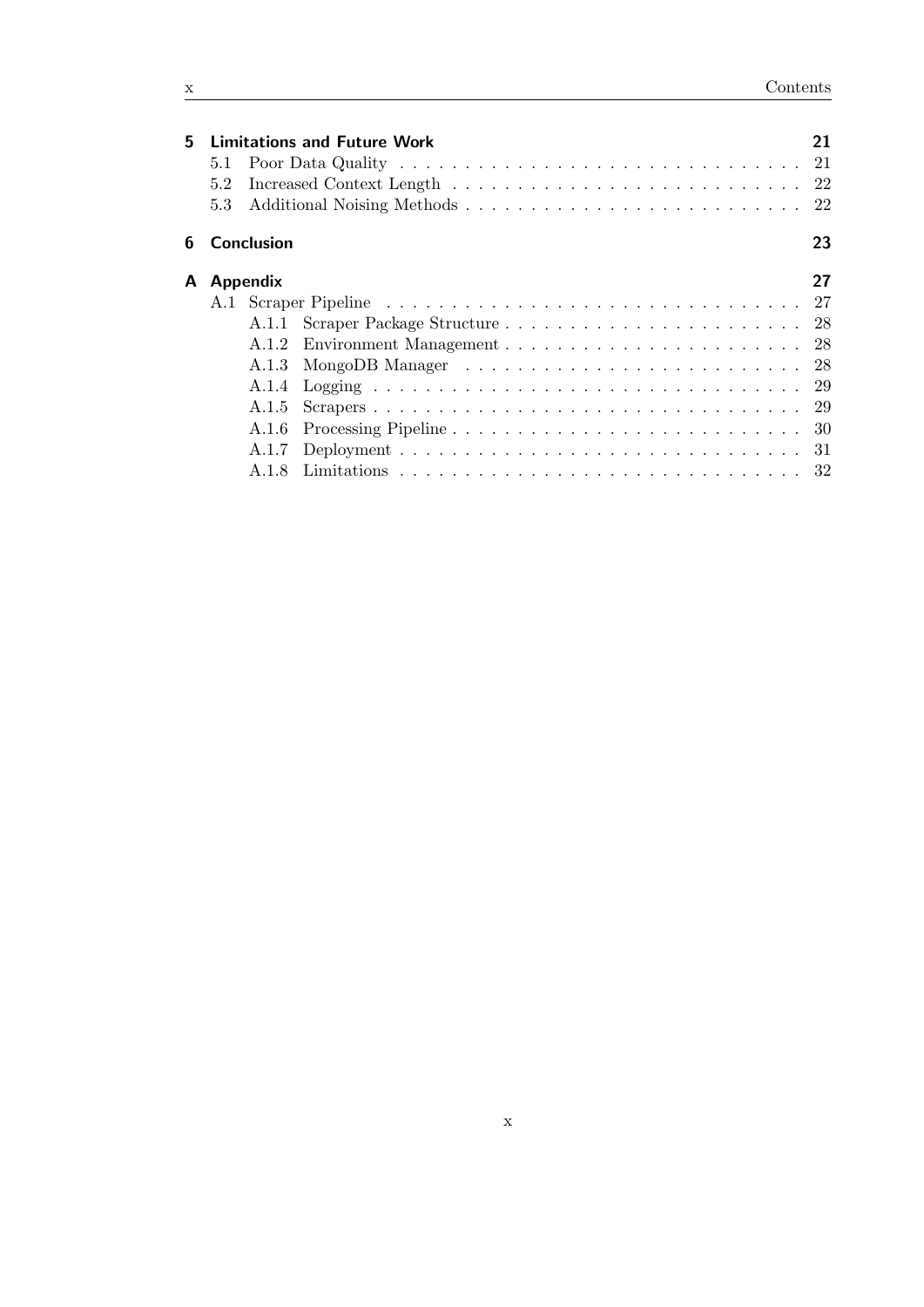# Introduction

1

Writing style is an important aspect of conveying information from the writer to the reader, regardless of the actual content. Different characteristics, such as simplicity, politeness, persuasiveness, framing and many others have a significant impact on how the reader will perceive the narrative. The writing style of a text will primarily depend on the intent of the writer for the particular purpose it is supposed to serve, but it is also influenced subconsciously by the context of the situation.

This is particularly apparent in news articles. Multiple news outlets will report the same event, but will rarely use the same writing style. Moreover, articles from the same news outlet will show similar writing styles. News outlets typically have a writing style across their publications to cater towards a particular audience, who in turn have expectations on how the articles are presented. A reader who is well accustomed to read news articles from certain news outlets may even guess from which news outlet an article originated solely based on how the article is written. This is especially problematic in scientific experiments where researchers might not want to disclose the source of news articles.

Informfully is an application built by the DDIS group of University of Zurich. The Informfully system is a research platform designed for conducting experiments investigating the behavior of participants reading news articles on mobile devices. It is purposefully designed to be as customizable as possible to enable a wide variety of studies. The system has four main components: the admin website, the recommender system, the mobile app and the scraper pipeline.

Researchers can set up an experiment on the admin website and create the desired amount of user accounts and surveys. The credentials of the user accounts can then be distributed to the participants, who are asked to download the *Informfully* app available for Android and iOS devices from the Google Play Store or Apple App Store respectively. Upon logging into the app for the first time, an initial survey is presented to the user. An individual profile is created for each user based on the results of that survey, which serves as input for the recommender system. The recommender system generates a customized list of articles for every user from the database of articles obtained from the scrapers. This list is then shown to the user as a news feed on their home page in the app. Its algorithm can also be altered by the researchers to suit their studies.

Participants are expected to open the app at least once per day and read any articles of interest to them. After reading an article, a short custom survey is shown to the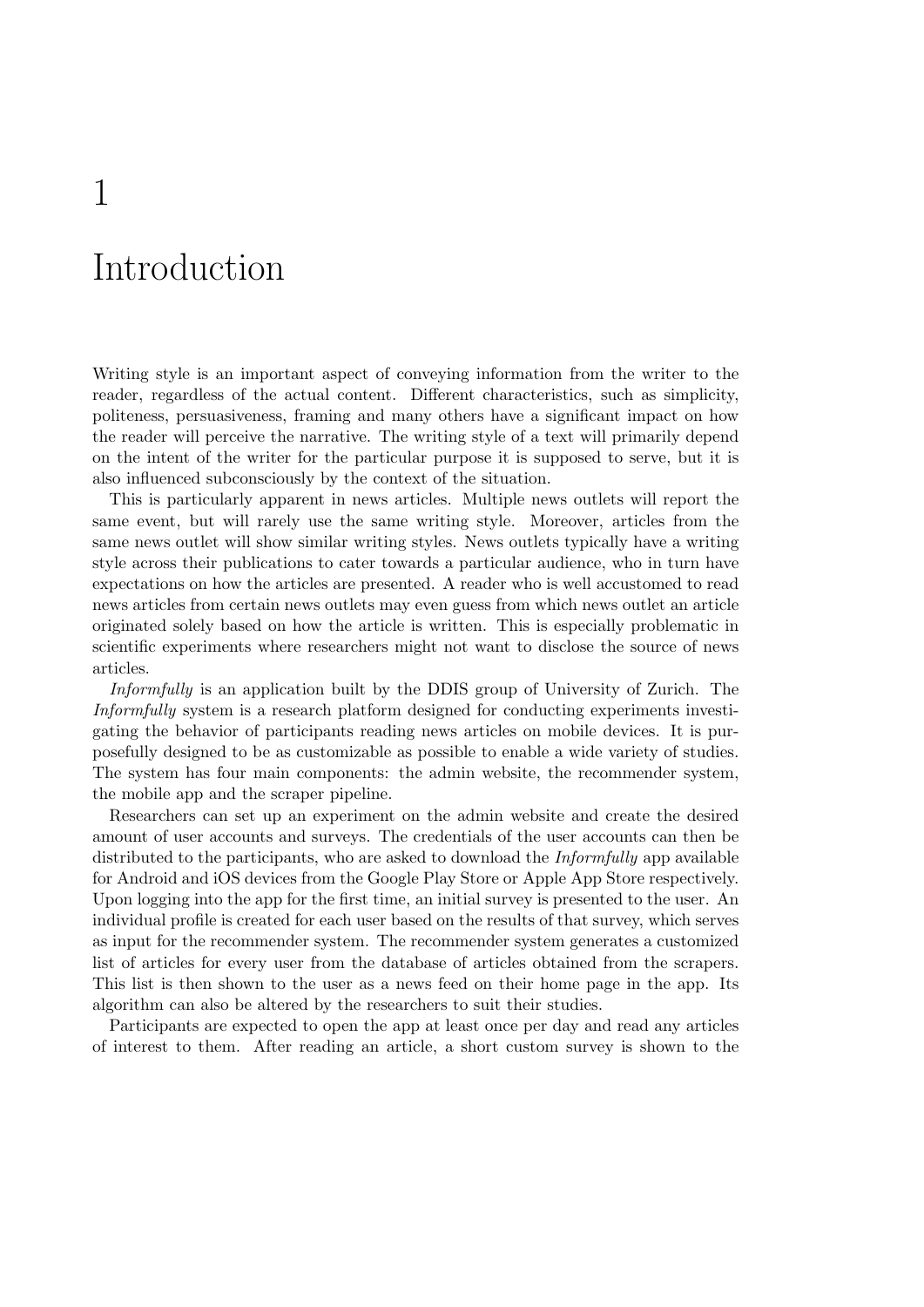participants to assess their opinion on that specific article. This additional information is also taken into consideration by the recommender system for future recommendations. Along with the surveys, other data on interactions with the app are also logged such as opening and closing an article, how long an article was open, how long the app itself was open etc.

To ensure the integrity of the results stemming from experiments, the source of the articles have to be white-labelled, i.e., the information from which news outlet a news article comes from will not be disclosed to the participant. In the current version of the system, the name of the news outlet is hidden from the user. In addition to that, any occurrence names of news outlets inside the article text will be replaced with an anonymous token.

However, during a recent pilot experiment, concerns were raised that participants could guess the source of an article based on the formatting or the writing style. To get around this issue is anything but a trivial problem.

The idea of text style transfer is to rewrite a text to another style, while preserving the original content. Usually, one wants to use text style transfer to precisely control style attributes, for example politeness. In this case however, the goal is not to manually set individual attributes, but to rewrite articles to a specific writing style of a news outlet in order to generate genuinely white-labelled articles. The goal of this thesis is to create a sequence-to-sequence model to transfer writing styles of news articles.

### 1.1 Thesis Structure

This work is split into two separate parts: 1.) text style transfer and 2.) new article scraper. The main focus of this paper is on the text style transfer, while the scraper can be treated as a side project. For this reason, the main content covers the work related to text style transfer, while the documentation on the scraper work is moved to appendix A.

The text style transfer part is further split into four parts. The first is a background chapter, where the necessary background knowledge is provided to the reader to fully understand the remainder of the thesis. It briefly explains the development of the Transformer model and its derivatives during the last few years. It is expected that the reader possesses some level of expertise regarding neural networks.

The second chapter covers the methodology used to create the text style transfer model for online news. Every step involved in the process, as well as the thought processes behind them will be explained in detail.

In the third chapter, the setup of the user study to investigate the extent a reader is able to recognize writing style is explained first. The results are discussed directly afterwards.

For the last chapter, there will be a summary of the thesis and some words to conclude the main work.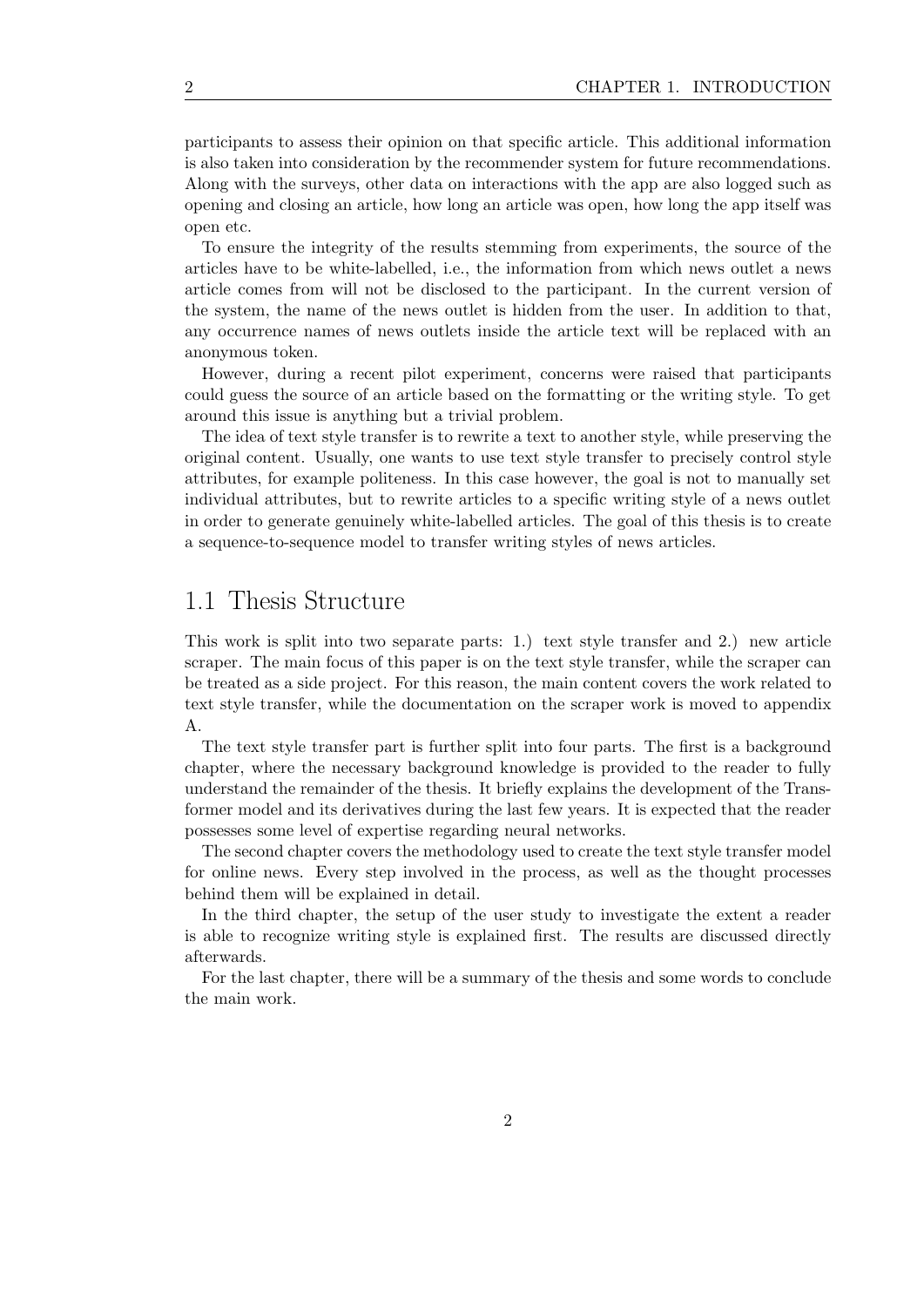# Background

Deep learning has long been the best performing method in the general field of Natural Language Processing (NLP) compared to traditional non-neural methods. Throughout this chapter, a focus will be set on text sequence-to-sequence tasks such as translation, response generation or the most relevant for now: Text Style Transfer (TST). In recent years, research on TST have been active with a considerably high number of different approaches for a wide variety of applications [Jin et al., 2020]. In the upcoming sections, background knowledge of a few selected technologies will be provided to give context about the current scientific landscape of TST. It will also aid the reader to better understand the remaining parts of this thesis.

### 2.1 Transformer Architecture

The introduction of the transformer architecture [Vaswani et al., 2017] is likely one of the larger contributor of the latest success. Compared to architectures following the designs of Recurring Neural Networks (RNN) such as Long Short-Term Memory (LSTM) [Hochreiter and Schmidhuber, 1997] or Gated Recurrent Unit (GRU) [Cho et al., 2014], which were previously the most popular choices for sequence processing, transformers can be trained faster and simultaneously yield better results.

Sequence-to-sequence models usually work with an encoder/decoder architecture. The encoder takes the input text and converts its meaning into a vector representation. The decoder then takes the vector and generates the desired output text depending on the task.

With RNNs, each word in a sentence is fed to the encoder piece by piece. To process the next word in an input sequence, the output of the model from the previous step is required. Decoding works similarly, one word at a time and requiring the previously generated word to generate the next word. Both encoding and decoding with this approach cannot be parallelized, meaning that handling large amounts of data will be very inefficient. Another limitation with RNNs is the context vector, the last output vector the encoder creates after the final word in a sequence has been processed. Ideally, the input sentence would be perfectly summarized inside the context vector for the decoder. In practice, however, there is only a finite amount of information that a fixed size vector can describe. Especially with longer sentences, the model struggles to preserve all the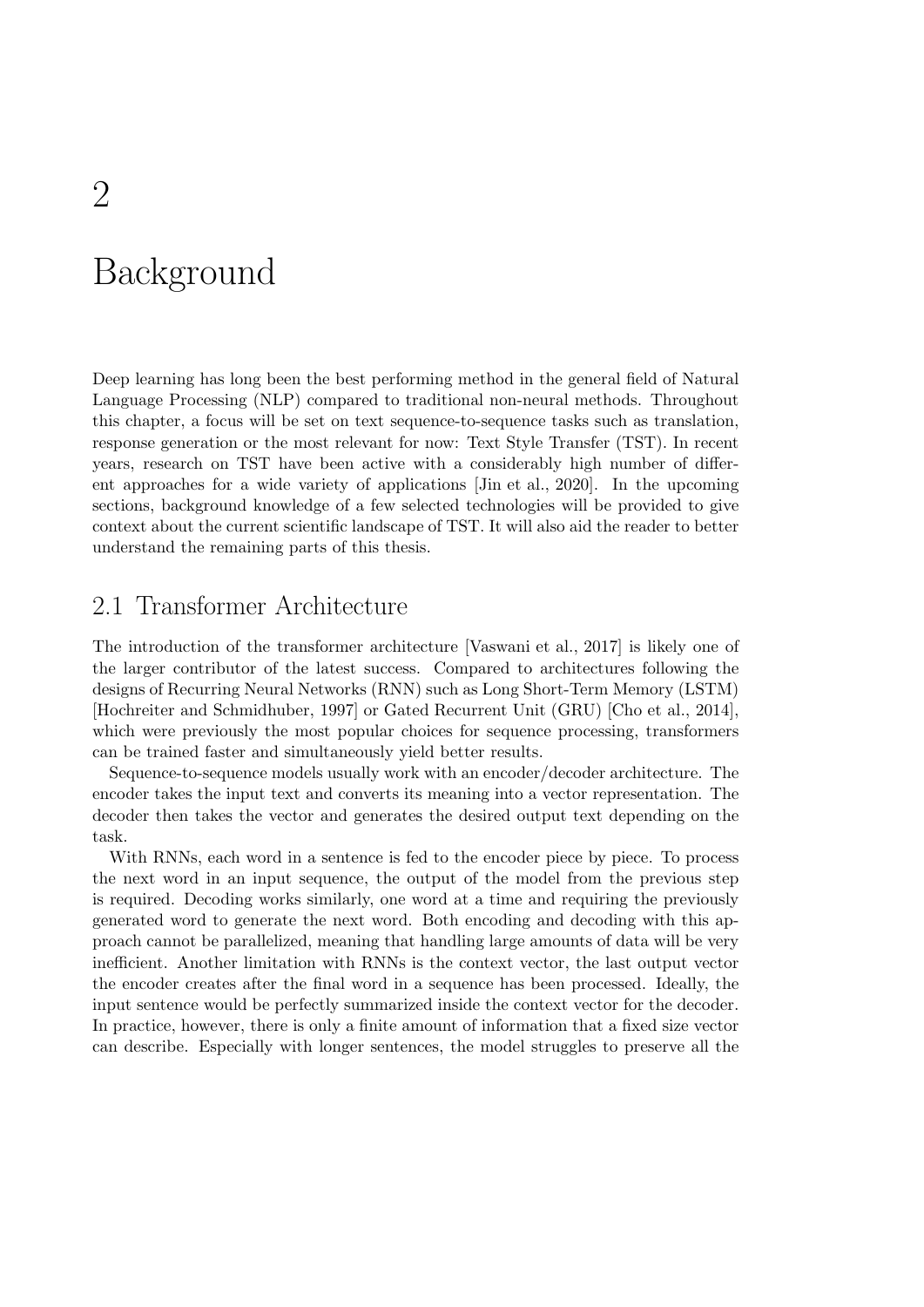information. The attention mechanism [Bahdanau et al., 2015] attempts to solve this issue by not only considering the context vector at the end, but also the intermediate output vectors after each word. While decoding, at each step, the attention mechanism will calculate an attention score for each context vector based on how relevant it is to the current step, which then is used to create a weighted average context vector. As a result, more relevant states will have a greater influence on the output word. In other words, the decoder is able to *attend* to a list of context vectors to pick out the more suited states for the current position.

The transformer architecture adopts the idea of attention, but implements it in a different way. Using *self-attention*, the transformer detects how relevant one word is in a sentence in regard to the other words of the same sentence. Because transformers do not have any recurrent components, it does not exhibit any limitations of the context vector and its operations can be completely parallelized, significantly reducing the time for training and inference with state-of-the-art performance.

### 2.2 BERT and Variants

Bidirectional Encoder Representations from Transformers (BERT) [Devlin et al., 2019] is a language representation model. Its goal is to read and understand a text and create embeddings representing the meaning of texts. The architecture is very similar to the encoder of the original transformer. However, BERT is not just an architecture of a model, but rather a pre-training technique. A pre-trained BERT model will create embeddings that can be used for further a variety of downstream tasks such as translation, question answering, sentiment analysis etc. Although it is not a sequence-to-sequence model by itself, its powerful encoding capabilities can be used in conjunction with a separate decoder to generate text. Fully training a BERT model has two steps: pre-training and fine-tuning.

Pre-training a BERT model works by having two training objectives: mask filling and next sentence prediction. Both objectives are learned using only non-parallel data, that is simple text without source and target alignment. Mask filling works by replacing some words in the input sentence with a mask token. The model then tries to predict the masked tokens. With next sentence prediction, the model is given two sentences and decides if the second comes after the first to learn relationships between sentences. A large selection of pre-trained BERT models in English are available on the Github page of the paper<sup>1</sup>, therefore it is usually recommended to start from a pre-trained model, as pre-training a decent model typically requires large amount of resources and time. Not relying on true parallel data to perform pre-training is a substantial advantage, as monolingual data in large quantities is more easily obtainable.

Transforming a pre-trained BERT model to perform a specific task will require finetuning. The pre-trained model will already have a good understanding of language, so what fine-tuning accomplishes is first to replace the last layer to match the desired

<sup>&</sup>lt;sup>1</sup>Code repository of BERT: https://github.com/google-research/bert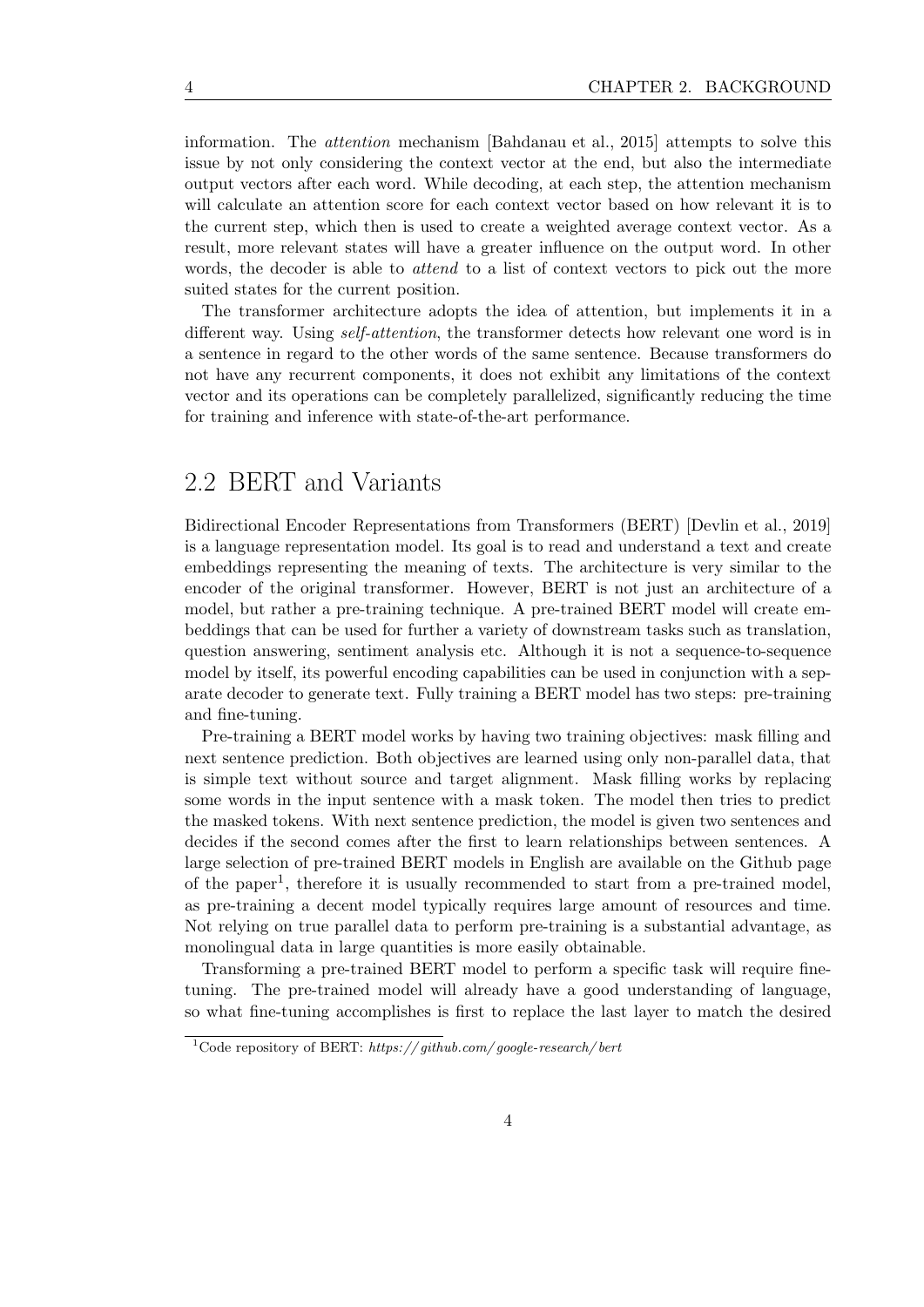output format, then using the task specific parallel data to just train the last layer. Fine-tuning is significantly less resource intensive compared to pre-training.

At the time of introduction of BERT, it obtained state-of-the-art performance for numerous NLP tasks. Its success leads to a host of variants and extensions of this model to accommodate other needs and tasks. A small selection of examples includes RoBERTA [Liu et al., 2019], ALBERT [Lan et al., 2019], ELECTRA [Clark et al., 2020], Distil-BERT [Sanh et al., 2019] and BERTSUM [Liu, 2019].

#### 2.2.1 BART

Unlike BERT, BART [Lewis et al., 2019] is a fully sequence-to-sequence architecture with both encoder and decoder. It can be considered a generalization of the BERT encoder and Generative Pre-trained Transformer (GPT) [Radford and Narasimhan, 2018] as encoder. Its architecture is comparable with the original transformer again. However, the innovation comes from the new noising techniques introduced for pre-training. Instead of only token masking and next sentence prediction, BART includes token masking together with other noising schemes like token deletion, text infilling, sentence permutation and document rotation.

The BART paper [Lewis et al., 2019] presents evaluations on common benchmark tasks and its proposed model shows similar or better results as other leading models.

#### 2.2.2 mBART

mBART [Liu et al., 2020] is a multilingual sequence-to-sequence denoising autoencoder specialized for language translation. Just like BART, its architecture resembles the original transformer. It also utilizes the same pre-training objectives as BART. However, while BERT or BART mainly focused on using the models for one language, usually English, mBART uses multiple languages for pre-training instead. Using a large-scale multilingual corpus consisting of 25 languages, the model is pre-trained once for every language. The model can then be fine-tuned for a specific language pair (e.g., Spanish  $\rightarrow$  English) with parallel data to get a translation model. This approach already shows improvements for language pairs where parallel data is scarce, only losing in comparison to other state-of-the-art methods when both given a large amount of parallel data. In addition to that, mBART is able to improve performance on languages that were not present during pre-training, which indicates that the model learns some aspects that are language universal.

A model pre-trained on 25 languages is available on this repository.<sup>2</sup>

#### 2.2.3 Author Style Rewriting

StyleLM [Syed et al., 2019] is an approach to implement author-specific style rewriting with an architecture similar to mBART. It is first pre-trained on a large English corpus

<sup>&</sup>lt;sup>2</sup>Code repository of mBART: https://github.com/pytorch/fairseq/blob/main/examples/mbart/ README.md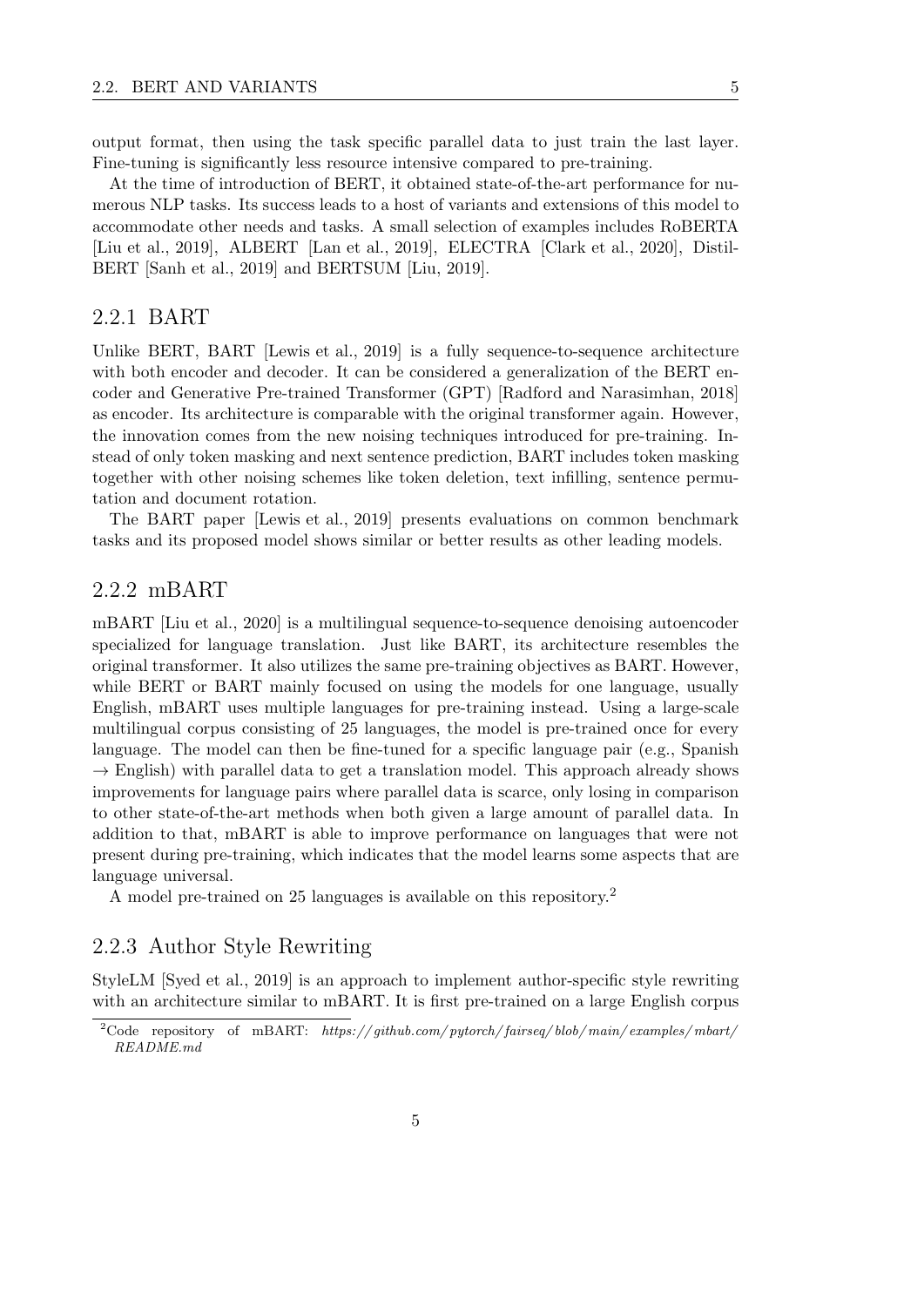and then fine-tuned for each author individually. The resulting models generate rewritten texts from any input and tries to emulate the writing style of that author.

## 2.3 Byte Pair Encoding

Byte pair encoding (BPE) [Gage, 1994] was initially introduced as a data compression algorithm. It works by finding the most common byte pair and replacing them with a single byte that does not occur in the initial data, while recording every step. The newly added bytes can also be replaced in pairs recursively. Reversing the process will decompress the data to its original state.

A limitation of text generation neural networks is the fixed vocabulary size. A predetermined dictionary of words must be defined prior to model training. This poses a problem, since many languages are open ended, meaning a theoretical unlimited number of words are possible due to word formation processes such as compounds. In context of NLP, BPE is used to create a sub word vocabulary [Sennrich et al., 2016] for word tokenizing. By adapting the algorithm to keep the byte pair intact instead of replacing them, a vocabulary of sub words can be constructed. The algorithm is applied recursively until a specified amount of sub words is reached.

Using sub words to tokenize the input text, rarer words that would otherwise not be included in a traditional vocabulary can now be deconstructed into multiple sub words. With the same vocabulary size, the tokenizer is now able to cover a larger number of words. To showcase an example, the German word Feuerwehrzufahrt is split up into Feuerwehr, zu and fahrt. It should be noted that this is an unsupervised algorithm, therefore only learning from raw text data and not by any logic based on language grammar. As a result, compound words may not always correctly split into its lexemes.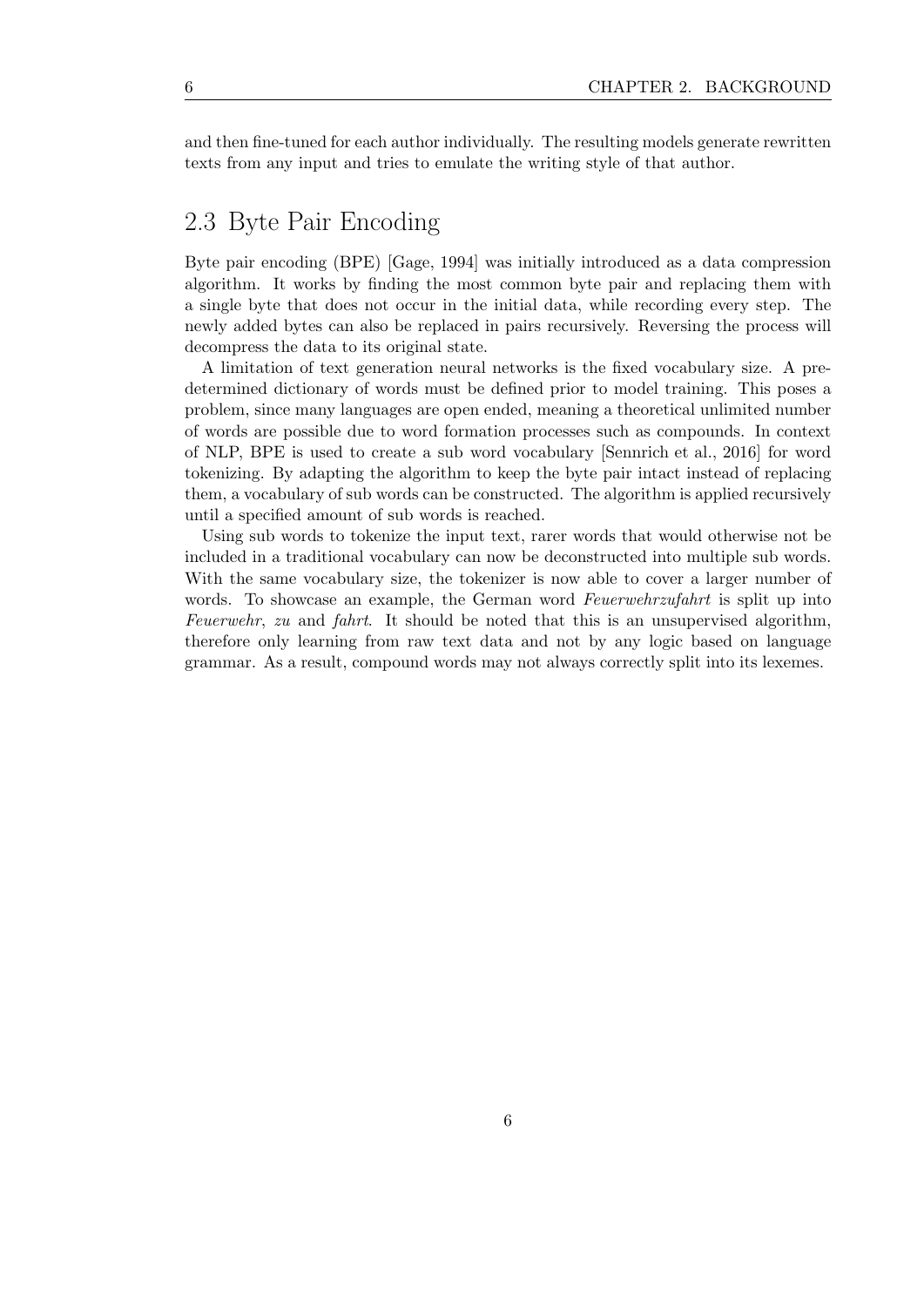## Methodology

In this chapter, the exact procedures of every step from data selection up to a finished style transfer model will be explained to be as reproducible as possible. First, a general explanation for the approach, text style transfer, is given. After that, the next sections go into more detail about the process of building the model. Starting with the collection and pre-processing of raw data, followed by the architecture choice, the creation of a pseudo-parallel corpus and the training.

Initially, a simplification model was considered. The core idea was to bring the complexity of every article down to a uniform level, based on the assumption that most differences in writing styles between outlets only stem from a difference in complexity. However, there are some issues with this method. Writing styles are presumably too intricate to be described with a simple and one-dimensional complexity attribute. Two texts with equal complexity can still be discerned regarding style by other characteristics such as word choice, sentence structure as well as more abstract ones like formality. Another problem is the availability of suitable parallel data. Simplification datasets in German are usually sourced from government sites, where simplified versions of the text are required by law. Not only are such datasets sparse, but the type of text is also profoundly different compared to news articles. Using text data from another domain could negatively impact the results.

In the end, a decision was made to pursue another concept, text style transfer. The goal of this approach is to white-label a group of article texts by rewriting each text while transferring them into a uniform style. Since there are no parallel data available, masked language modeling is used to create a noisy version of the text, which is then fed to the model, who tries to restore the original text as training.

## 3.1 Data Source and Pre-Processing

The training of neural networks typically requires large amounts of data to be successful. In this case, the data consists of text from news articles written in different writing styles to learn from.

The corpus consists of approximately 1.2 million articles from a variety of Swiss news outlets written in German. An overview of the distribution of articles can be seen in table 3.1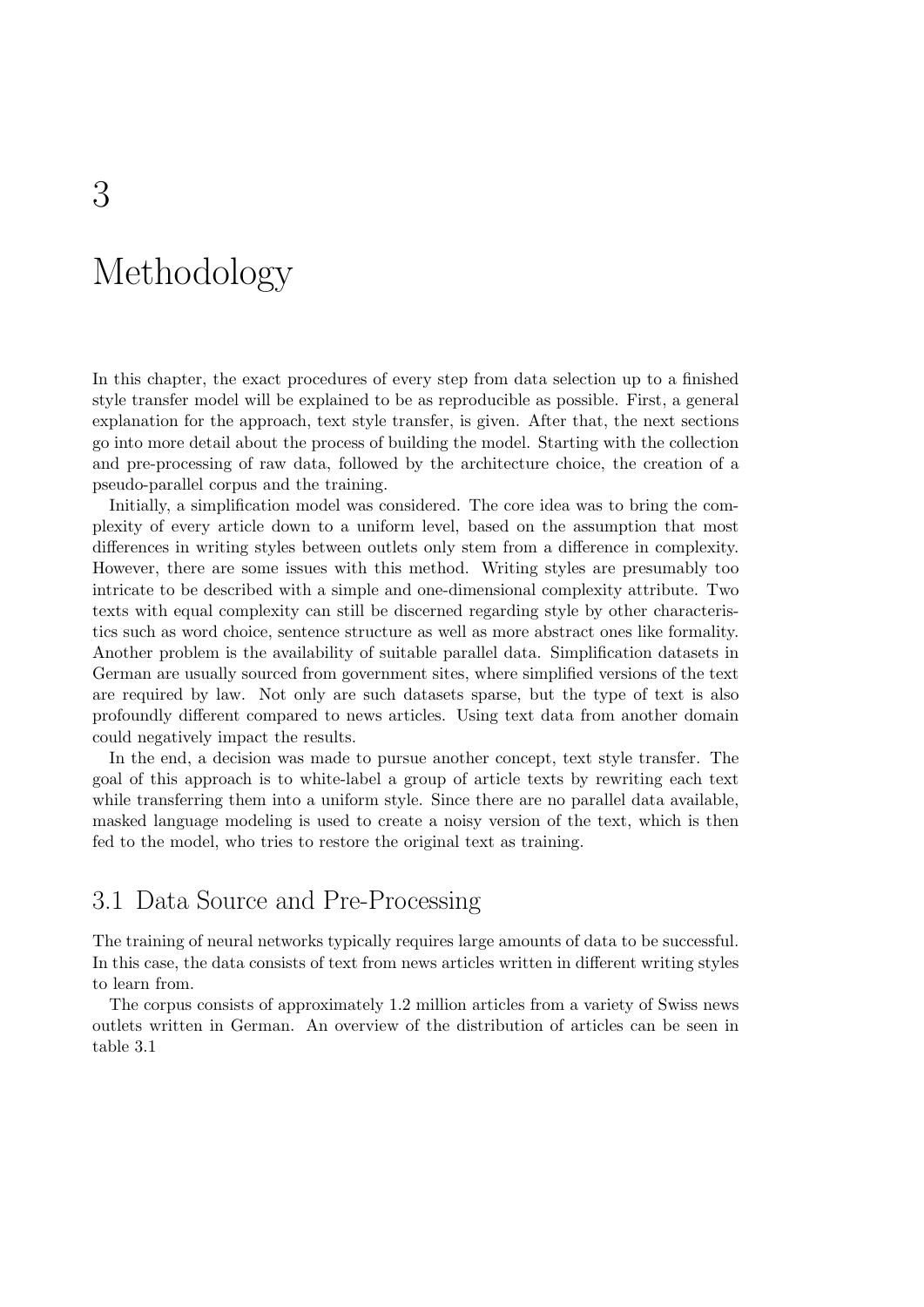| <b>News Outlet</b>             | <b>Article Count</b> |
|--------------------------------|----------------------|
| Neue Zürcher Zeitung           | 313,295              |
| Schweizer Radio und Fernsehen  | 261,253              |
| Tages-Anzeiger                 | 251,399              |
| <b>Blick</b>                   | 154,433              |
| NZZ am Sonntag                 | 62,148               |
| Tages-Anzeiger SonntagsZeitung | 49,927               |
| SonntagsBlick                  | 47,590               |

Table 3.1: Number of articles for each news outlet

The publication dates of these articles range from January 2012 up to February 2021, ordered decreasingly by article count.

A crucial step before starting the training is the pre-processing of data. If the raw data were directly fed to the learning model, the results would be suboptimal. The initial data must be processed to elevate its data quality to a usable state.

When looking at the archive of news articles, it quickly becomes apparent that not a lot of effort has gone into ensuring a high level of data quality. Since it is a dump of all content from the databases of the news outlets, a lot of the texts have formatting errors. Unwanted anomalies, such as missing spaces, random newline characters, twitter and image links, image captions and source information are common throughout the archive. In addition to that, due to the number of different source news outlets, which all have their own formatting, one pre-processing method that might work on articles from one outlet might not be perfectly applicable to another. Thus, special attention must be given to each of the outlets to provide the most optimal foundation for further processing.

The data were given in the format of CSV files, one file for each news outlet. To enable to possibility to query the articles in a more complex manner, the CSV entries are imported into a MongoDB database, which was already set up from working on the Informfully infrastructure. All the fields are preserved, with an addition of an *outlet* field to denote the source outlet.

The remaining pre-process is handled by a Jupyter Notebook<sup>1</sup> script. The goal in the end is to create a list of labeled sentences that is ultimately split into three target files: *train.tgt, val.tgt* and *test.tgt*. The purpose of the training data is to be used to fit the model, whereas the validation data is used during training to frequently test its performance on it. Based on the test results on the validation data, the training hyperparameters will be adjusted. After training has been completed, the model will be tested against the test data to give an unbiased assessment of its performance.

The process to create the three files starts from the articles stored in the database. The first step is to select a subset of articles. If the entire dataset were to be used, training could not be finished in a reasonable amount of time. An assumption was made that the writing style may change, especially over a longer time span. The most recent writing

<sup>&</sup>lt;sup>1</sup>Jupyter website:  $https://jupyter.org/$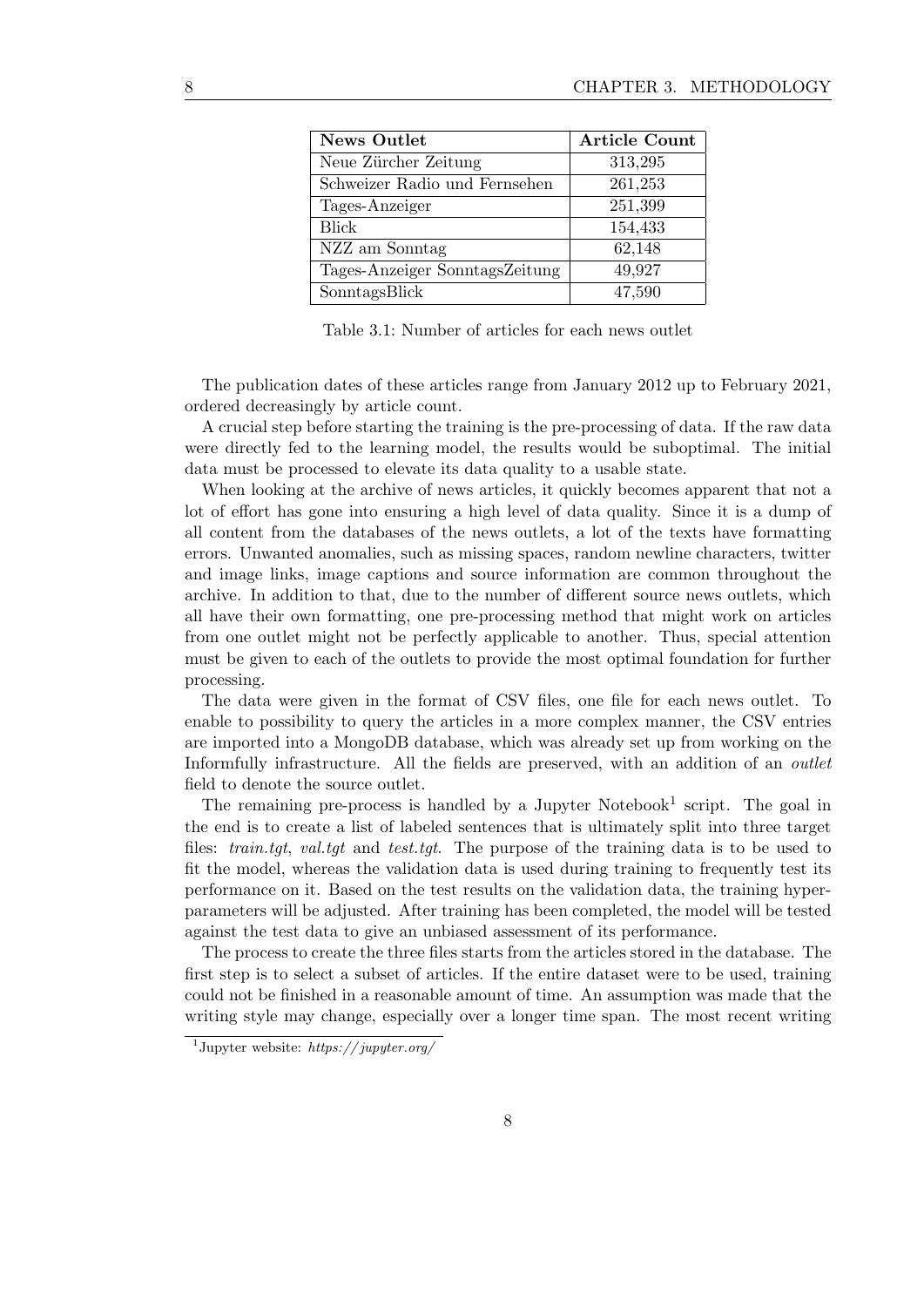style is likely to be the desired style the model should be able to replicate. Therefore, the articles are limited to the latest 1,000 for each news outlet.

In the next step, the article text, which are large, continuous strings of text is split into separate sentences. The NLTK<sup>2</sup> sentence tokenizer for German is utilized for this task. Using a more sophisticated method of breaking up sentences instead of splitting the text by a period or other sentence ending punctuation is necessary to get consistent results due to words such as name initials (J.S.), titles (Dr.) or abbreviations of geographical places (St. Gallen). At the end of this step, a list of all sentences is ready for further processing.

By taking a glance at the sentences, it becomes clear that a lot of the sentences are not proper sentences, but rather text from formatting, data tables, web links and other non-continuous text. To filter these lines out of the data, a length comparison is done. If the line is shorter than 20 characters or longer than 100 characters, it will be excluded. This simple solution is quite effective, as it removes almost every unwanted lines. Any newline character  $(\nabla \cdot \mathbf{n})$  is also removed, as it is not necessary for a sentence-based corpus.

The lines are now split into a train, a development, and a test set with a respective percentage of 80%, 10% and 10%. The lines all follow the format of

#### <outlet\_tag> This is an example of a line.

The first token, the  $\langle$ outlet\_tag $\rangle$  is a tag denoting the outlet which published the article which included that line.

### 3.2 Non-Parallel Corpora and Masked Language Modeling

Supervised machine learning works by having a source and target pair for each sample as data. The source being the input for the model and the target being the result the model should ideally produce given the input. By adjusting the model to minimize the difference between the target and the actual output, the model slowly learns to improve its performance. A collection of text pair samples is called a parallel corpus.

Applying this method to the current task of style transfer, samples of two sentences describing the same content, but in different writing styles are required. However, such data is rarely easily available in sufficient quantities. While there are certainly articles about the same topic from multiple outlets, they are seldom useful. In most cases, the articles are directly taken from new agencies with minimal adjustments. As a result of that, the articles are virtually identical.

Manually producing pairs of sentences would require someone to be well versed in the language, be able to write in different styles and have an unreasonable amount of time to translate. In short, it is safe to assume that this method of producing a parallel corpus is infeasible.

To overcome this problem, masked-language modeling, similar to the method used in BERT [Devlin et al., 2019], is used for training. With this type of training, a monolingual corpus is already sufficient. The existing data is used as target data, whereby the

<sup>&</sup>lt;sup>2</sup>NLTK website:  $https://www.nltk.org/$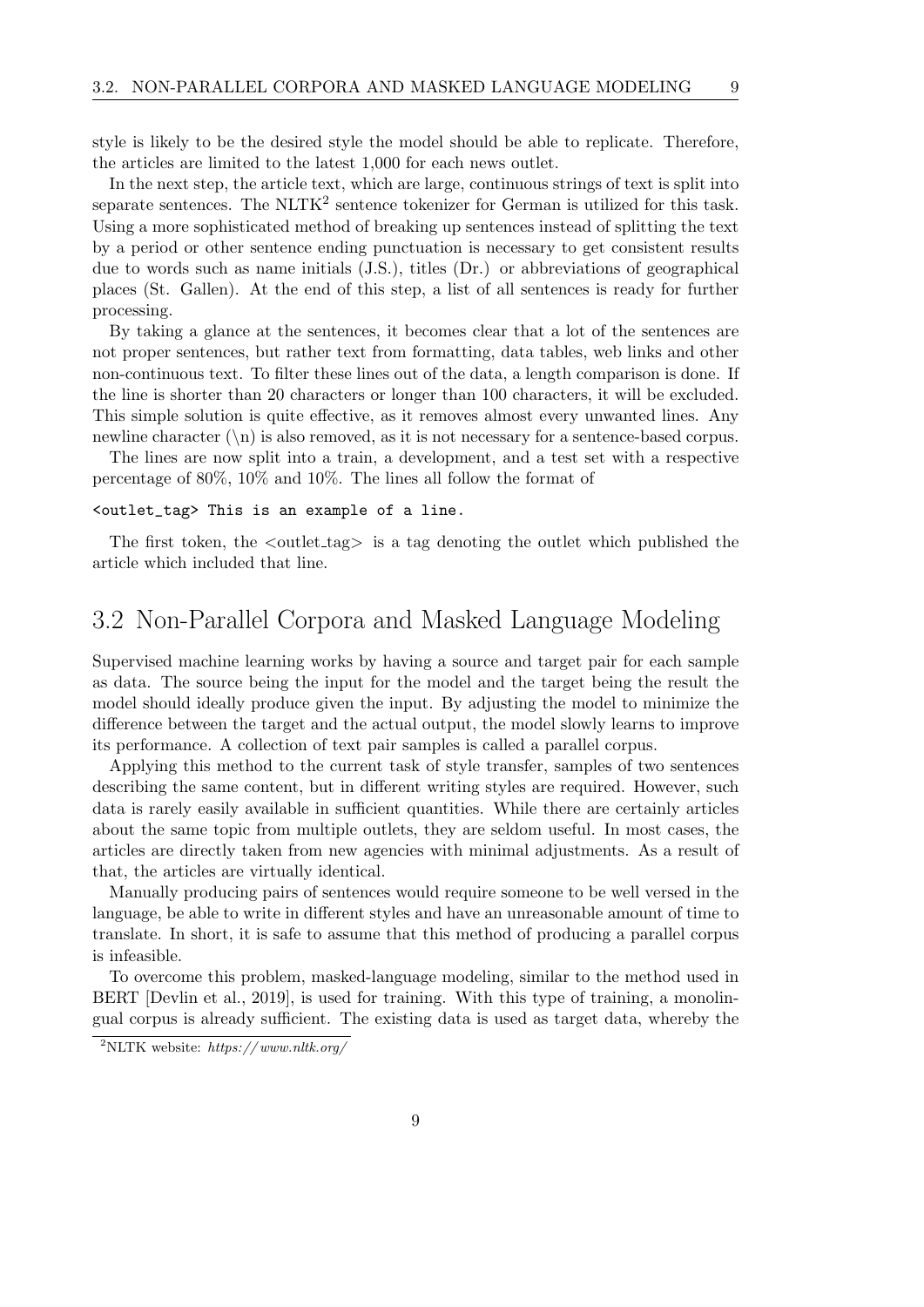source data is created from that target data by introducing noise into the sentence. The model then attempts to recreate the original sentence in order to learn with the usual deep learning procedure.

The noise added to the sentences takes form of randomly switching out tokens with mask tokens. The model will learn to fill the gaps with the right words that are appropriate for the desired writing style.

In practice, an input sentence text is first tokenized into token ids using *sentencepiece*<sup>3</sup> to apply BPE. In the next step, each input ID has a 15% chance to be replaced with the id of the mask token <MASK>. This partially masked list of token ids is then fed into the model as the source sentence, with the full and unmasked sentence as the target.

The implementation of the model makes heavy use of the *Huggingface Transformers*<sup>4</sup>, a Python library to simplify the application of machine learning models. Together with its model hub, <sup>5</sup> which offers pre-trained models directly accessible via Python, it makes a powerful tool to use and train models in a short time span.

An mBART model (see chapter 2) is trained to learn and apply TST. The pre-trained model *facebook/mbart-large-cc25* is downloaded from the Huggingface model hub. This mBART model is pre-trained on 25 languages, including German, making it the excellent choice for this use case. Before the model is fine-tuned, the vocabulary size is decreased to 25,000 sub word tokens, since only German text is processed. A list of the most frequent tokens is generated by applying the existing tokenizer from the pre-trained model and applying them to the article texts. The 25,000 tokens that occurred the most in the data are kept, while the others are trimmed out. A smaller vocabulary size decreases the complexity of the model and leads to faster training as well as inference.

In the end, the model has to accept a label conveying which style the text should be transferred to. The mBART model was used for initally used multi-language processing, but in this case the target language, i.e., German, stays fixed during the entire process. However, the multi-language mechanism will be *misused* to also denote writing styles. For each news outlet, a new language tag is added by copying the same embedding as the German tag  $de$ -DE, enabling training towards a specific outlet style. An additional tag de NOISE with German initialization is added for training purposes in order to preserve the normal German tag in its original state that will be used for testing. Then, with fine-tuning, the model should learn the defining characteristics of each style. The other language tags will not be used for the remainder of this work.

## 3.3 Setup, Training and Application

Training was performed using following hyperparameters: maximum input and output length of 512, batch size of 8, gradient accumulation of 4, attention dropout of  $10\%$ , standard dropout of 30%, label smoothing with 0.2, learning rate of  $3^{-5}$ , validation loss

 $3C$ ode repository of sentencepiece: https://github.com/google/sentencepiece

<sup>&</sup>lt;sup>4</sup>Huggingface Transformers website: https://huggingface.co/docs/transformers/index

 ${}^{5}$ Huggingface Model Hub: https://huggingface.co/models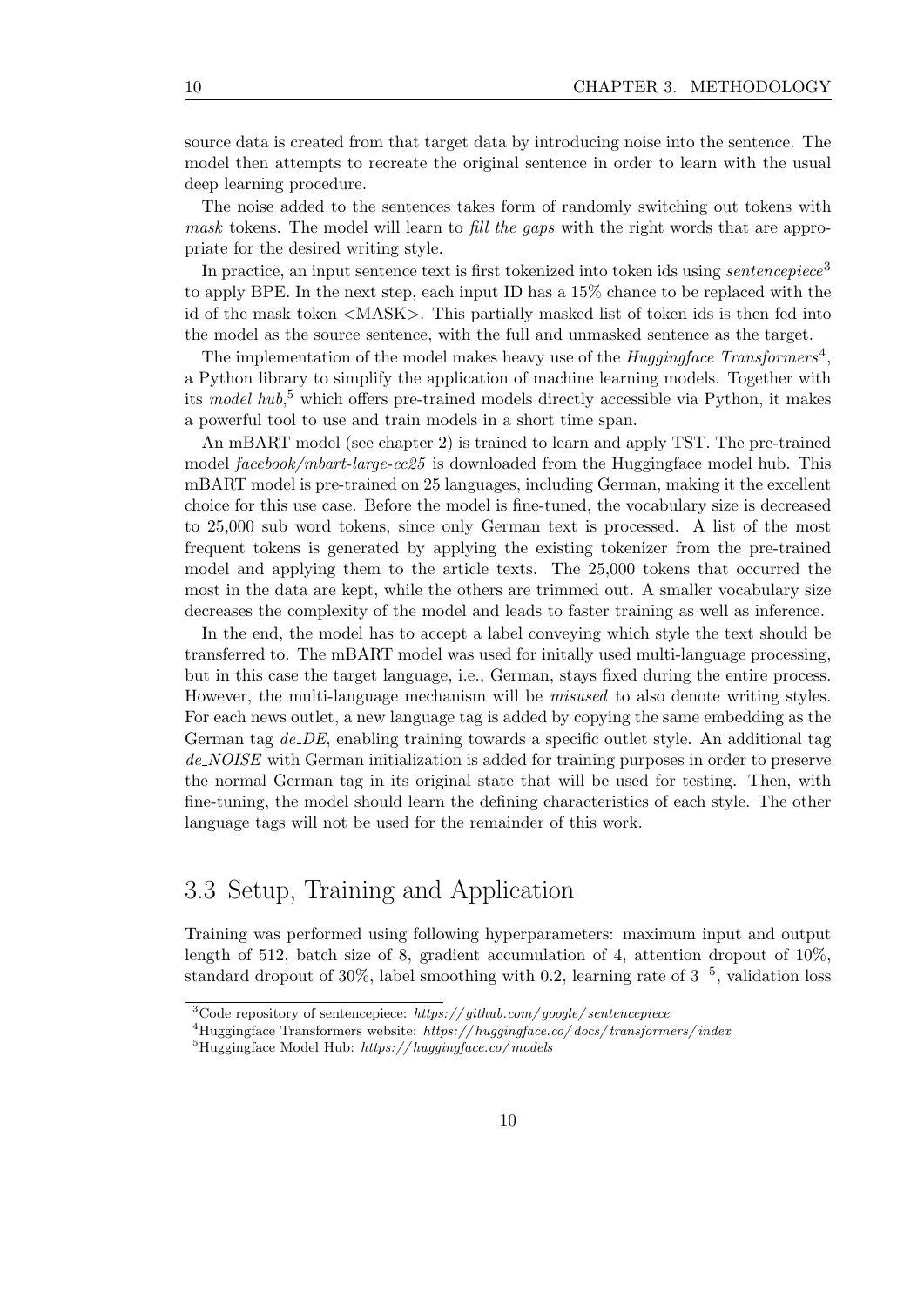as early stopping metric, patience of 5, learning rate reduction patience of 8 and learning reduction factor of 0.5.

The first attempt to train a model was on a local computer with a NVIDIA GeForce GTX 1070, but memory ran out with 8 GB of VRAM, resulting in an error and consequently stopping the training process. Shortly after requesting an account for a shared server from the university, training could be started without an instant error. The server is equipped with an Intel Xeon E5-2650 v4 CPU, 128 GB of RAM and seven NVIDIA GeForce GTX TITAN X with 12 GB of VRAM each.

The code to perform the modifications on the pre-trained model as well as for the training resides on a private Gitlab repository hosted on servers by the University of Zurich. The majority of the code base is forked from a different repository<sup>6</sup> owned by the co-supervisor of this thesis. Most notably from the readvisor branch written by a colleague. The only substantial extension is a separate script to add language tags to the model and the data pre-processing scripts.

The original purpose of the Longformer repository was to implement the Longformer [Beltagy et al., 2020] windowed attention into an mBART [Liu et al., 2020] model for simplification tasks. Within this thesis, the longformer functionality was not utilized at all, only the mBART component. Compared to using another code base, using longmbart had the advantage of having a co-supervisor who is familiar with the code and was able to help with technical problems.

### 3.4 Further Improvement Attempts

At the beginning of the project, a relatively simple approach was implemented to quickly obtain first results. It was important that a working prototype capable of training and applying text style transfer was ready, eliminating any technical problems in the process before even more complex approaches were considered. Getting high quality results was only a secondary goal at first. The text sections preceding this part explained the basic methodology of the text style transfer mode. In this section, additional methods are described that were implemented to raise the performance of the model.

#### 3.4.1 Whole Word Masking

Subword tokenization with BPE [Sennrich et al., 2016] breaks up input words into smaller parts to decrease the necessary vocabulary size. However, this method of tokenizing creates an issue with the process of token masking. Subword tokens are individually masked randomly with a pre-determined chance. A consequence of both methods being applied simultaneously is the possibility of a whole word only being masked partially. This happens when a word is first divided into multiple subwords and then being only masked partially. A word such as verstanden may be split into ver, stand and en. If only the last subword is masked, the model would easily guess the missing piece by only looking at

<sup>&</sup>lt;sup>6</sup>Code repository of longmbart: https://github.com/a-rios/longmbart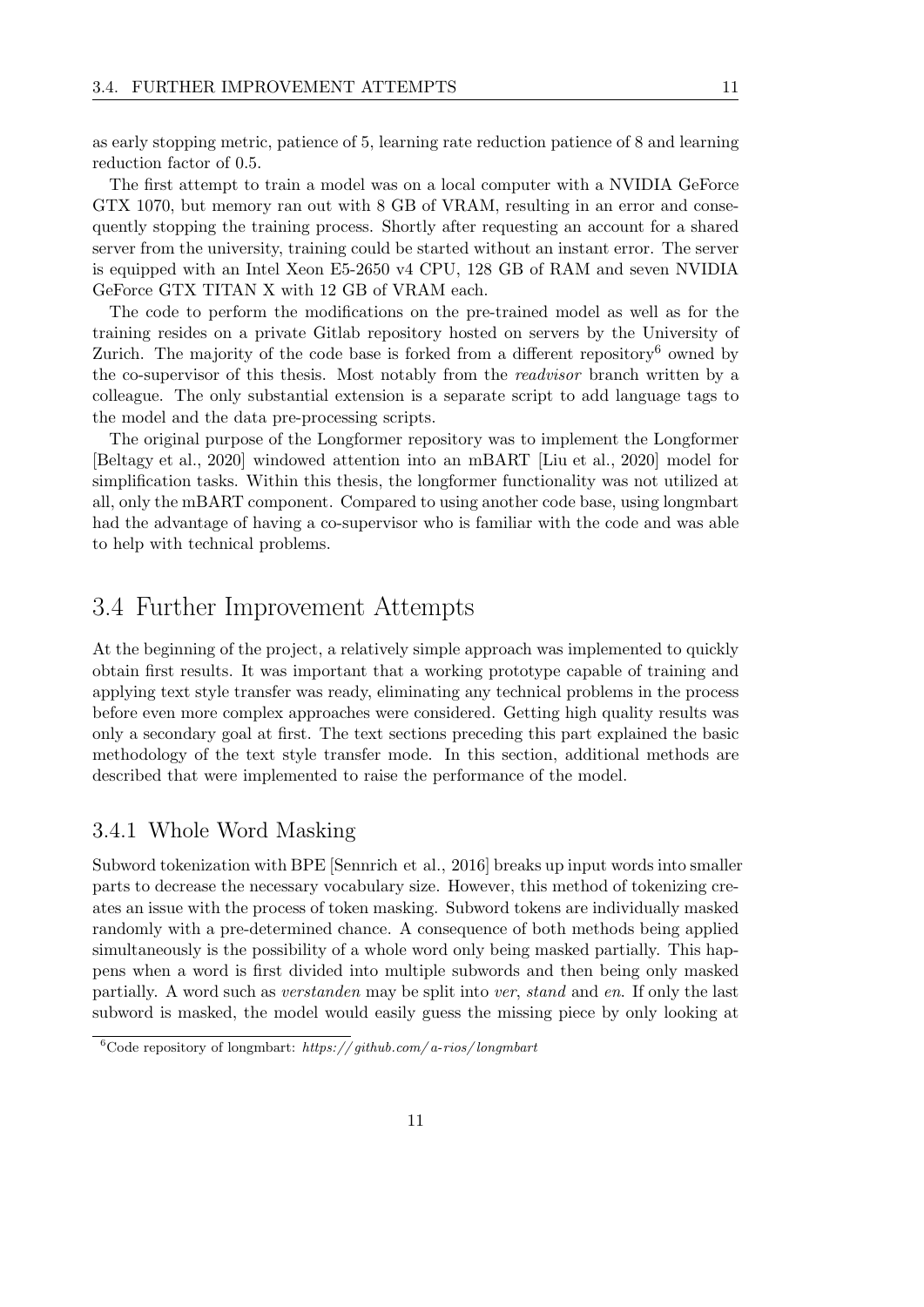the other parts. In this situation, the model would barely learn from the context of the entire sentence. A better solution is to mask all subwords that belong to the same word at once. This improvement was first implemented in an update to the BERT source code<sup>7</sup> .

#### 3.4.2 Deletion

Another improvement approach that was implemented was to delete tokens outright, rather than just replace them with a mask token. The purpose of this method is to further add noise to the text. Just like token masking, this step is accomplished during the data pre-processing phase. According to the BART paper [Lewis et al., 2019], deletion outperforms even token masking for generation tasks.

#### 3.4.3 Multi-Sentence Based Translation

The initial model was set up to process single sentences. However, some relevant information could reside between sentences that could help improve the style transfer. To take more sentences into context, training data now consists of three sentences per sample.

#### 3.4.4 Additional Data

The results with the model, even with the additional improvement attempts were not satisfactory. A last attempt to get better results was to increase training data to 100,000 articles in total.

### 3.5 Results

First results before the additional improvement attempts were not great. The output of any transferred text was almost identical the same as the input. Only minor differences could be found that did not contribute to a change of style.

Despite numerous attempts to improve the performance of the model, the results unfortunately did not improve. An evaluation to assess the model was omitted for this reason.

<sup>&</sup>lt;sup>7</sup>Code repository of BERT: https://github.com/google-research/bert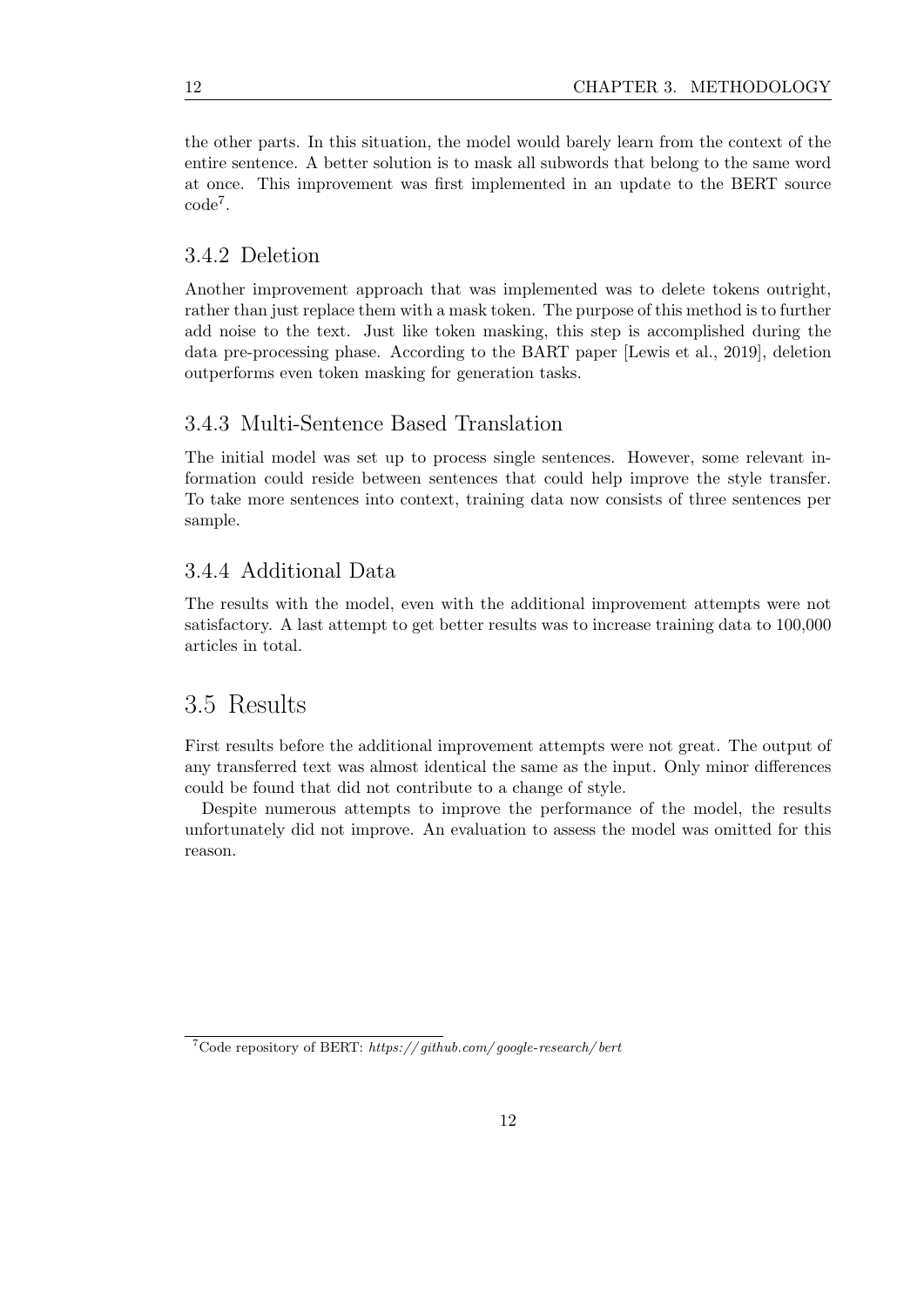## User Study

The thesis was started based on the notion that readers of news articles could guess the source based on the writing style, compromising results of scientific experiments where participants are not supposed to know the news outlet. This concern was raised from media experts and seemed plausible. This eventually led to the idea of normalizing the writing style of articles for white-labelling.

However, the extent of what an average reader is able to notice has not been explored yet. A user study is set up with the goal to evaluate the ability of its participants to distinguish writing styles.

It may even be a possibility that news outlets used in the Informfully app do not possess an inherent writing style that could be identified, or at least not a significant one an average reader or a model could recognize. In that case, articles used within an experiment with Informfully do not need special processing to obscure their origin. The current approach of simply removing obvious references revealing the source would already be sufficient. And in the case such differences do in fact exist, the user experiment can help to identify aspects of articles contribute the most to recognizability. This data can then be taken into consideration for future improvements.

## 4.1 Experiment Setup

 $Qualtrics<sup>1</sup>$  was used to create the surveys, distribute them to the respondents as well as to gather the results of the study with 11 participants.

In the survey, participants are shown pairs of shortened versions of articles from either the same or from different news outlets. After reading both texts, they are asked whether they believe the sources of the two articles differ based on writing style. Participants are then presented with a single choice question with three answer possibilities:

- Ähnlich (aus der gleichen Zeitung)
- Unterschiedlich (aus verschiedene Zeitungen)
- Kann ich nicht beurteilen

<sup>&</sup>lt;sup>1</sup>Qualtrics website: https://www.qualtrics.com/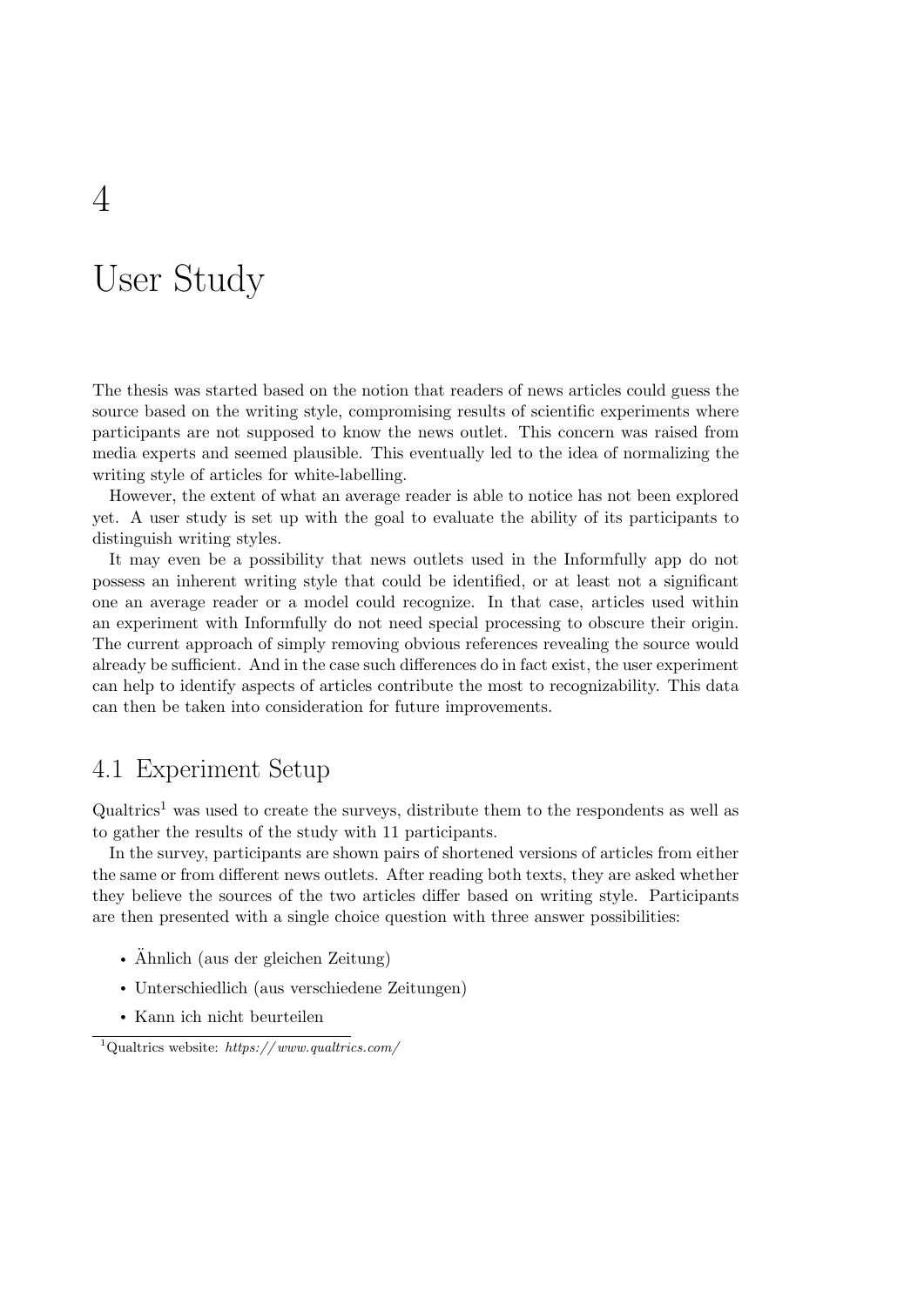|              | <b>SRF</b> | <b>BLICK</b>   TA | NZZ |
|--------------|------------|-------------------|-----|
| $\rm SRF$    |            |                   |     |
| <b>BLICK</b> |            |                   |     |
| TA           |            |                   |     |
| NZZ.         |            |                   |     |

Table 4.1: Table showing the amount of article pairs for each news outlet pairing with: Schweizer Radio und Fernsehen (SRF), Blick (BLICK), Tages-Anzeiger (TA) and Neue Zürcher Zeitung (NZZ).

In English, the three answers corresponds to:

- Similar writing style (same news outlet)
- Different writing style (different news outlet)
- Unable to answer

To formally define the hypothesis, consider the null hypothesis  $H_0$  as "a participant is not able to distinguish news outlets by the writing style." In that case, the chance of a participant correctly answering the question is 50% ( $H_0$ :  $P(correct) = 0.5$ ). The alternative hypothesis  $H_a$  is the inverse of the null hypothesis: "a participant is able to distinguish them," i.e., a chance other than 50% ( $H_a$ :  $P(correct) \neq 0.5$ ).

The articles are chosen from the same archive that was used in the text style transfer training in chapter 3. Articles from the new scrapers were also considered, but since the new scrapers were implemented during this thesis, all the scraped articles were relatively new. To avoid participants recognizing any articles and therefore invalidating the results, only articles that were at least a year old were chosen from the archive.

Out of the seven outlets, three are excluded for being Sunday editions of news outlets<sup>2</sup>. To ensure a more consistent articles content-wise, only articles from the category Economy are considered. A total of 40 articles are selected, 10 articles from each news outlet. Then, with those 40 articles, 20 article pairs are formed. For every outlet combination, including the same outlet twice, two article pairs are formed. With this setup, the two articles from 8 pairs are from the same outlet, and 12 pairs from different ones. The order of questions, as well as the two articles of each question are randomized.

The distribution of article pairs is summarized in table 4.1. Not every cell is populated, since the order of articles is randomized, so the reverse orders are excluded.

## 4.2 Results

The survey ran for about one week and concluded with 11 participants. Nine participants fully answered the survey, whereas the remaining two only completed partially. The partial results were also included in the analysis. The final results are shown in table

<sup>2</sup>Namely NZZ am Sonntag, Tages-Anzeiger SonntagsZeitung and SonntagsBlick.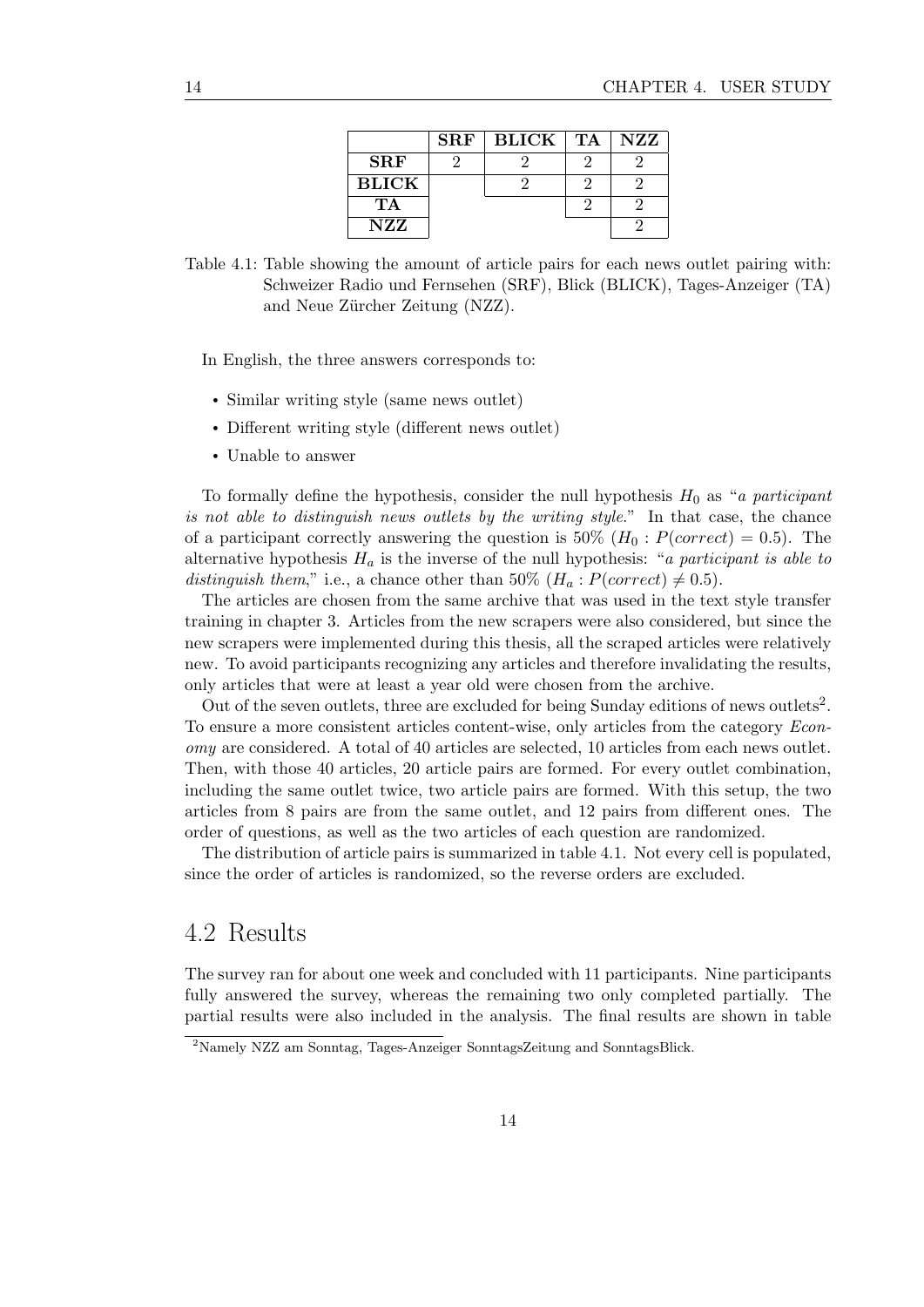|        |                    | Truth |                                |
|--------|--------------------|-------|--------------------------------|
|        |                    |       | Same outlet   Different outlet |
|        | Same outlet        |       |                                |
| Answer | Different outlet   |       |                                |
|        | <i>Indifferent</i> |       |                                |

Table 4.2: Confusion matrix classifying survey results between the truth and answers.

4.2. The total number of answered questions is split by the solution (or truth) and what was answered by the participants. For example, for 55 times, a question with articles from the same outlet was answered correctly, whereas for 30 times, the participants thought different news outlets were involved. In summary, out of the 211 questions asked, 126 (59.71%) were answered correctly. Nine questions were not answered due to two aborted surveys.

Using the results from the survey to conduct a two-tailed significance test, a  $p-value$ of 0.03896 is calculated. The p-value is under the usual threshold of  $\alpha = 0.05$ , which implies statistical significance. Therefore, the null hypothesis can be rejected, meaning that most likely, a discernible difference in writing styles of different news outlets exists.

## 4.3 Supplementary Observations

With the main question answered, the focus will be shifted on other observations. Five additional aspects of the results of the survey are examined. Comparing the results by question type, the correlation between time spent and performance, the percentage of correct answers per participant, per question and per outlet pair.

#### 4.3.1 Correct Answers per Question Type

The questions can be categorized into two types based on its article pair: from the same outlet and from different. For questions with articles from the same outlet, 63.95% were answered correctly. 56.80% for questions with articles from different outlets. It seems that participants were better at confirming that both articles have the same style than to distinguish them.

### 4.3.2 Time Spent per Participant

The survey recorded the time a participant spent on answering the survey. The relationship between the time spent and the percentage of correct answers might be something worth looking into. Do participants perform better if they spend more time answering a question?

Figure 4.1 illustrates the data in a scatter plot. Calculating the Pearson correlation coefficient on the data yields a value of 0.343 alongside a p-value of 0.493. While the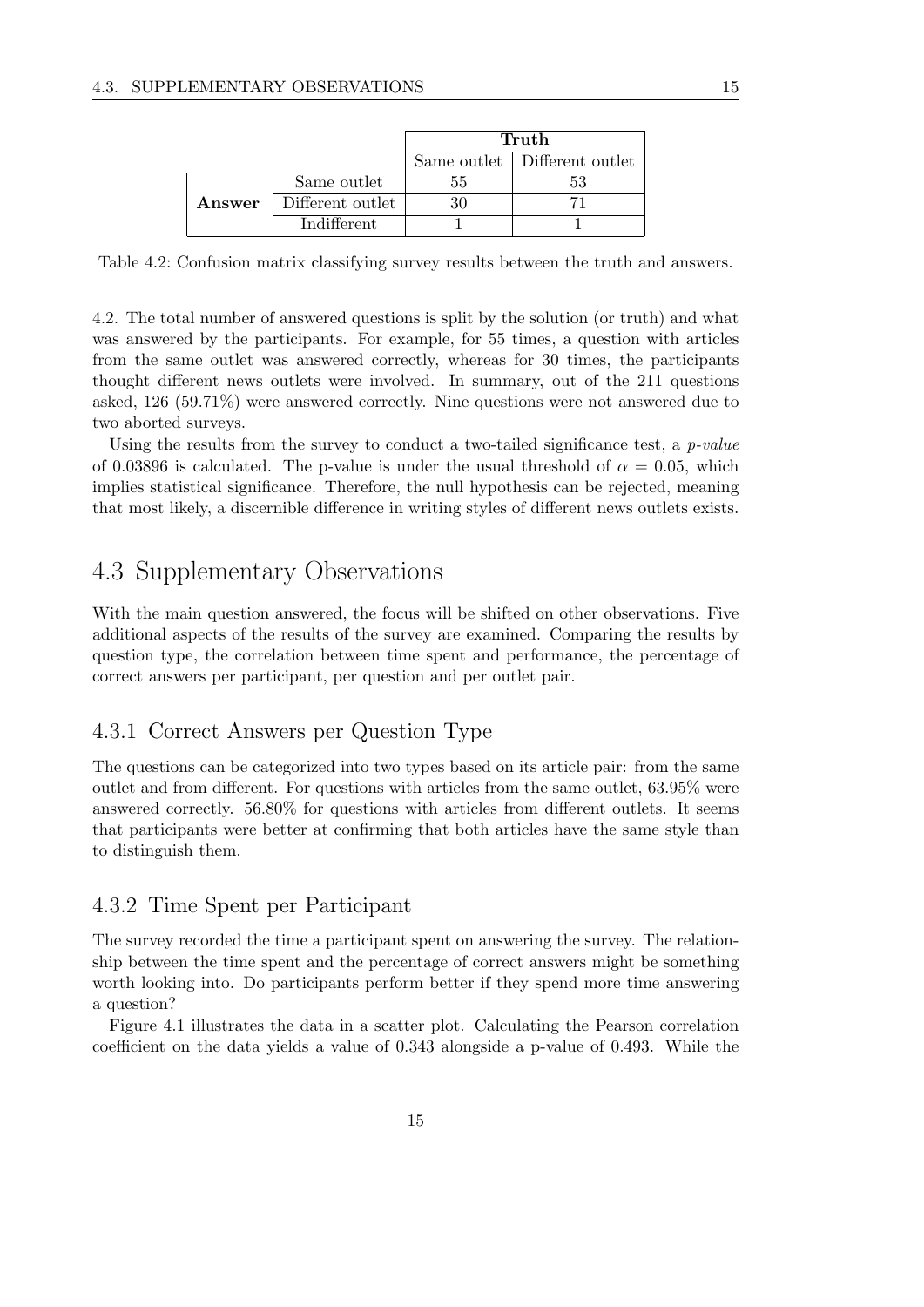correlation coefficient suggests that there is a weak positive correlation between these two variables, the high p-value eliminates any statistical significance for this result.

It should also be noted that one single outlier was removed beforehand, due to having a time value of almost two days. This exceptionally large time interval can probably be attributed to the participant leaving the browser tab with the survey in the background. It is also possible that the other time values could also include time stretches where the participant was not actively engaged with the survey, but to a lesser extent.



Figure 4.1: Relationship between time and percentage of correct answers

#### 4.3.3 Correct Answers per Participant

Looking at the percentage of correct answers for each participant does not reveal any surprising insights. The average percentage lies at 60.07% with a standard deviation of 10.62%. Most participants show approximately similar performances. The data also show no outlier, meaning that it is unlikely that someone is able to consistently tell writing styles apart. Figure 4.2 displays visualizations of the data.

#### 4.3.4 Correct Answers per Question

Another perspective to examine the results is to look at the percentage of correct answers per question. The results are illustrated in figure 4.3. With an average of  $59.01\%$ and a standard deviation of 18.87%, the results are more diverse in comparison to the perspective per participant.

Questions Q4, Q8, Q9, Q13, and Q18 have percentages over 80%, suggesting that they possess some characteristics the participants have identified. Questions Q4, Q8,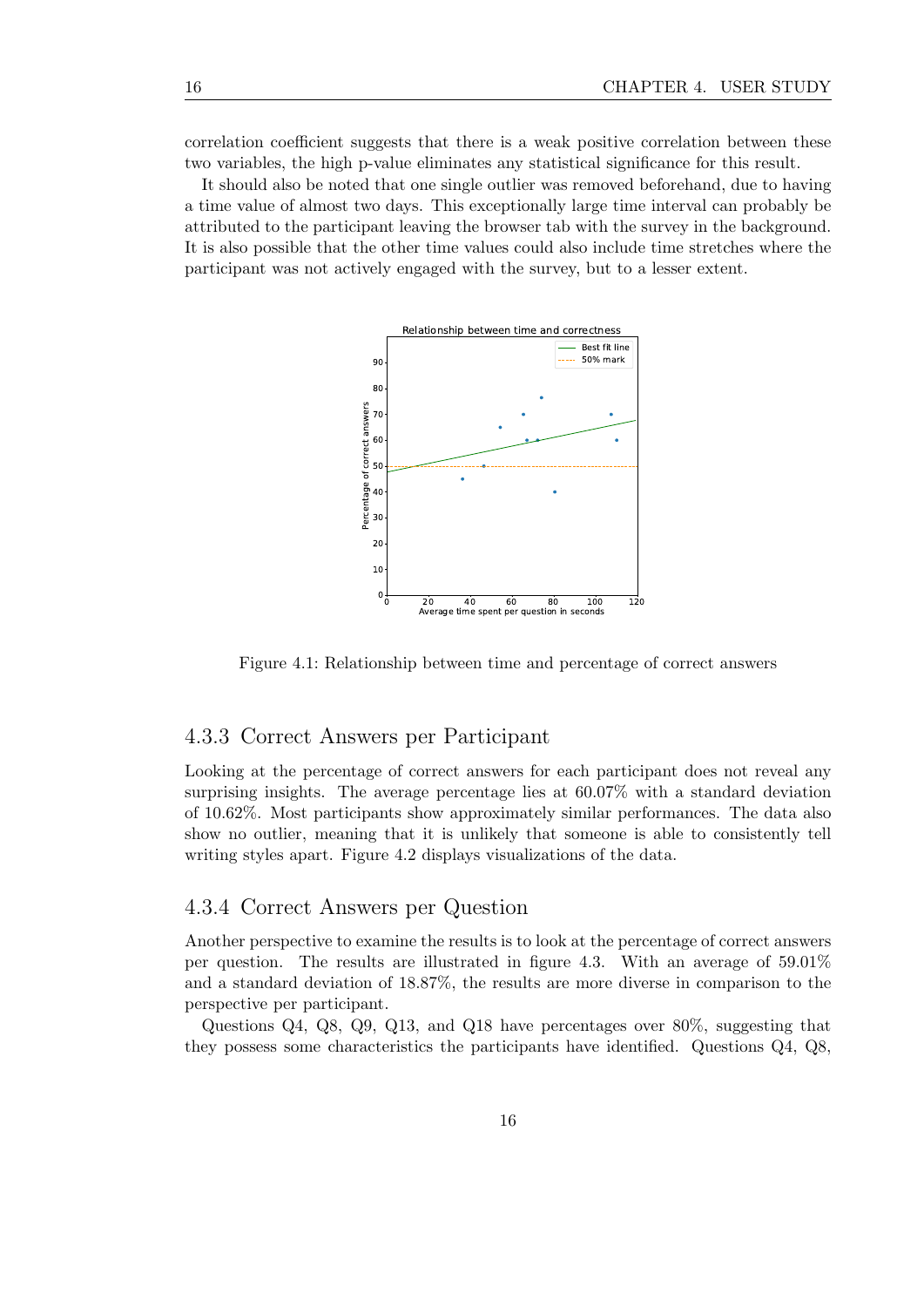

Figure 4.2: Number of correct answers per participant

Q13 and Q18 have article pairs with different sources. When comparing an article pair from these questions, the most apparent difference lies in formality. One article is written in a very neutral style, whereas the other is written more casually with more rhetorical devices and other embellishments. This gap in styling is most likely the reason they got distinguished correctly. Question Q9 is the only one out of the group with its article pair coming from the same outlet and does not exhibit the aforementioned styling difference.

A single outlier is present on the lower end with question Q14. The two articles are from separate outlets. However, they are written in a rather plain and neutral style, which is probably why so many participants did not answer correctly.

#### 4.3.5 Correct Answers per Outlet Pair

Looking at the results from the perspective for each outlet pairing, there is an average of 59.47% of correctly answered questions with a standard deviation of 10.15%. The results are illustrated in figure 4.4. Looking at the individual results, the pairings Blick- /Blick, TA/TA, Blick/SRF and Blick/TA have the highest percentage, while SRF/NZZ and SRF/TA have a percentage under 50%. This data shows how the choice of news outlets influence the results. For example, pairings including Blick consistently have a percentage higher than 50%, which may signify that it possesses a more distinct writing style compared to others.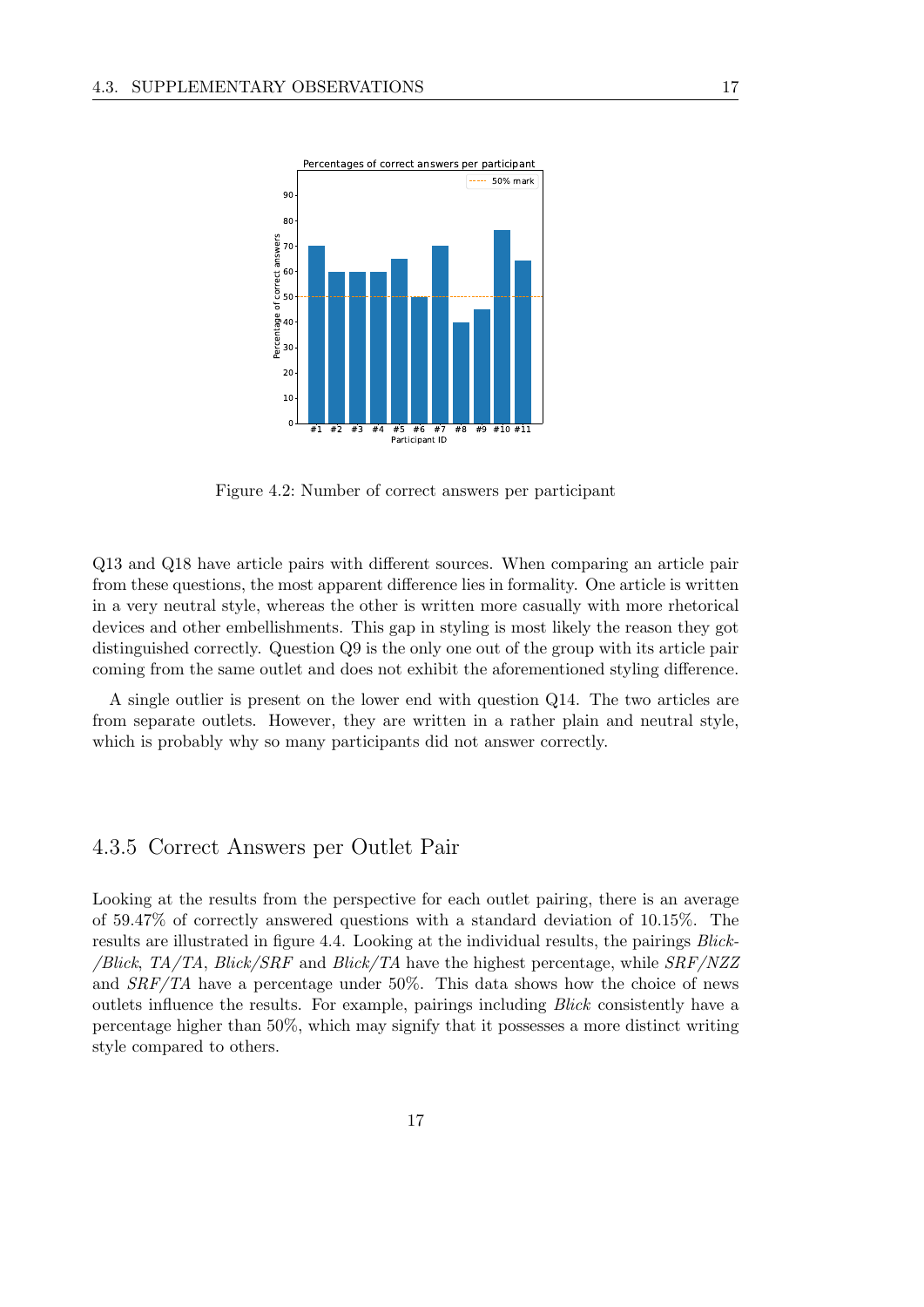

Figure 4.3: Number of correct answers per question

### 4.4 Interpretation

By rejecting the null hypothesis, the survey shows that readers are able to distinguish writing styles of different news outlets more often than not. Some information is present in the news articles that readers detect, which in turn allows them to tell them apart. In regard to text style transfer, these results imply that in theory, it should be possible to train a language model to pick up the differences.

However, it should be noted that the task the participants of the survey had to perform differs from the task of the style transfer model. The task of the participants of the survey solely consisted of deciding whether two articles came from the same source. In contrast, model is tasked to learn every writing style and apply them by rewriting a text with that specific style. A more suitable task for the survey that is more representative for a direct comparison would be instructing the participants to guess a specific news outlet of an article, or even rewriting entire texts. Unfortunately, such a test would require the participants to learn multiple writing styles, which exceeds the scope of this thesis by far.

Furthermore, another possible explanation on why the style transfer model produced underwhelming results may be the writing styles being too similar. While the evaluation showed how readers are indeed able to distinguish articles from separate news outlets by writing style, the rate of success is approximately 60%, which is not remarkably higher than complete random chance at 50%. The difference in writing styles might be too minuscule for the current model to pick up during training.

As for Informfully experiments where the source outlet of articles are not disclosed to the participants, researchers must carefully design to deal with issue this survey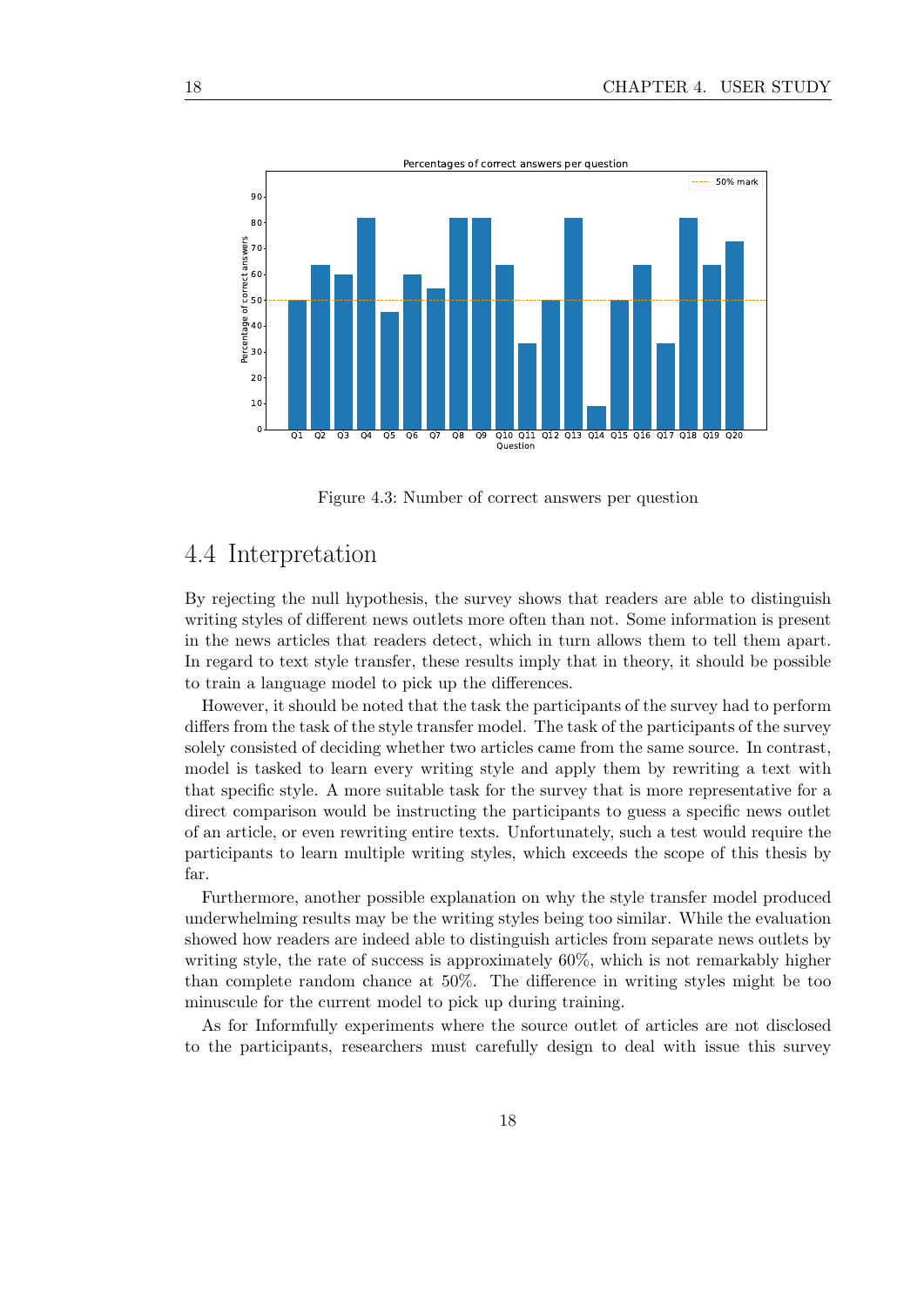

Figure 4.4: Number of correct answers per article pairing of news outlets: Schweizer Radio und Fernsehen (SRF), Blick (BLICK), Tagesanzeiger (TA) and Neue Zürcher Zeitung (NZZ).

confirmed. Special attention must be paid to ensure that participants recognizing writing styles of news outlets to not affect the results in a negative way. Although it does not seem that readers are able to consistently distinguish writing styles, it is still something to watch out for. Ideally, the text style transfer model with its current methodology would have solved this problem. An improved version has the potential to be useful in practical use cases.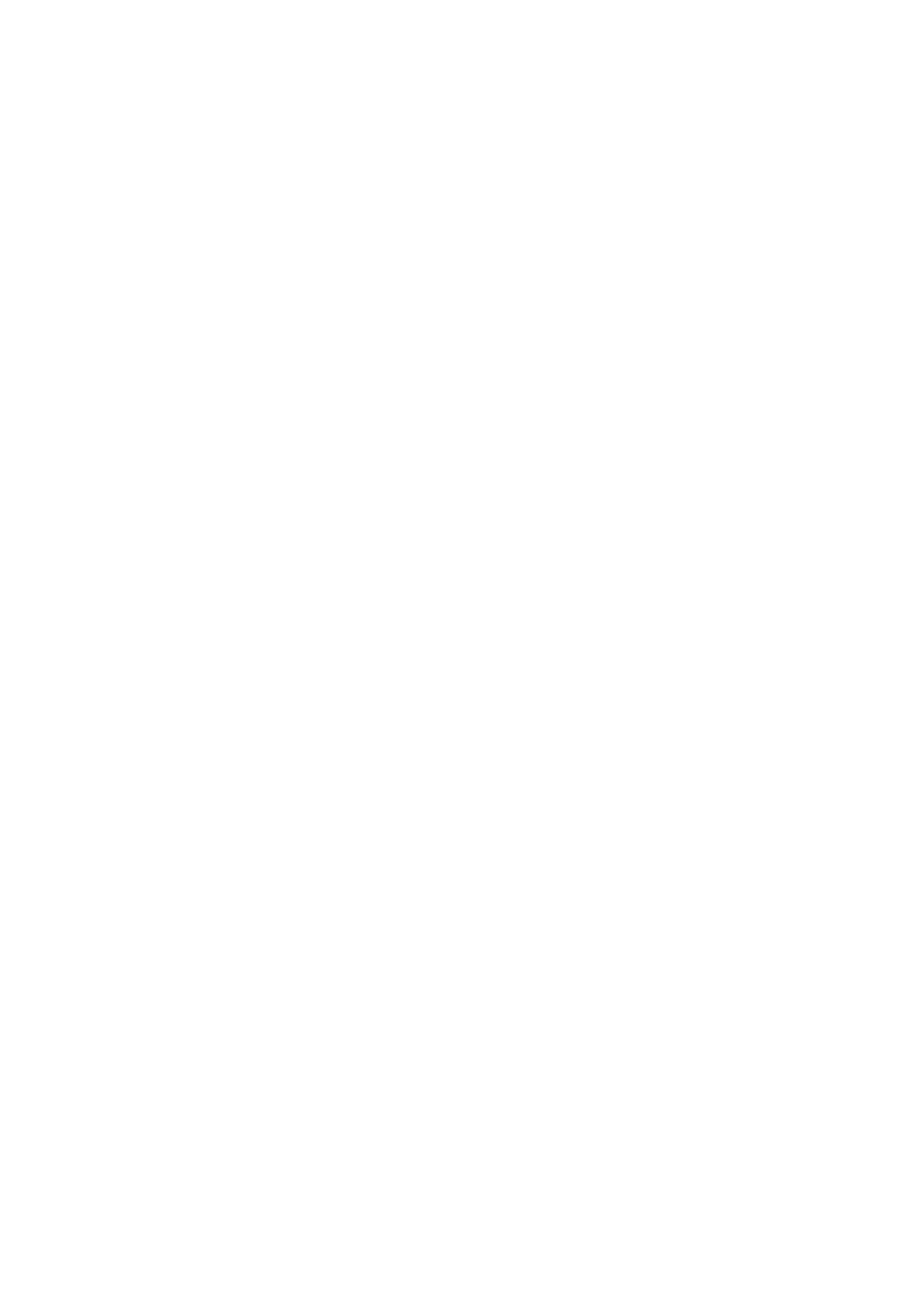## Limitations and Future Work

This thesis was exploratory in nature. There were many aspects that were unpredictable during the planning phase. The fact that TST of writing styles is still far from being a well-researched topic contributed to the uncertainty. In the end, the product of this thesis is one with a few limitations.

The results from the survey showed that there is a difference between writing styles of news outlets that is discernible by a human reader, albeit a small one. While the current model is unable to learn and reproduce the writing styles of the selected news outlets, the methodology could be improved to obtain better performance. In this chapter, certain limitations are discussed along with possible methods to resolve them.

## 5.1 Poor Data Quality

What is arguably the greatest limiting factor of the trained model was the data. The data quality of articles from the archive used as training data was very poor. Despite the best efforts to clean up the data with pre-processing, it still contained many inconsistent patterns producing many unusable text lines for training. Examples include the names of authors or news agencies, image captions, hyperlinks, location and publication dates, tables showing sports results or articles that are just headlines of other articles. Further complicating the issue, each news outlet has their own format with unique problems, and may even have changed over time. A general data cleaning solution for every article would therefore not work well, so multiple custom-tailored processes would be ideal.

Instead of cleaning up the current article archive, an alternative solution to the data quality problem would be to use an entirely different dataset with a better structure. Such a dataset was unfortunately not available at the time of writing of this thesis.

The new scraper system that was created as a part of this thesis stores them in a well-structured format, leading to much higher data quality. Another benefit of the new scraper over the archive is the greatly increased number of news outlets it scrapes from. The problem with these articles, however, is that the current number of scraped articles is not nearly enough to adequately train a model, since the new scrapers only ran for a few months. Scraping older articles is also not possible without major adjustments. The new scrapers were already finished before the work on text style transfer started, so this requirement could not be implemented in a timely manner.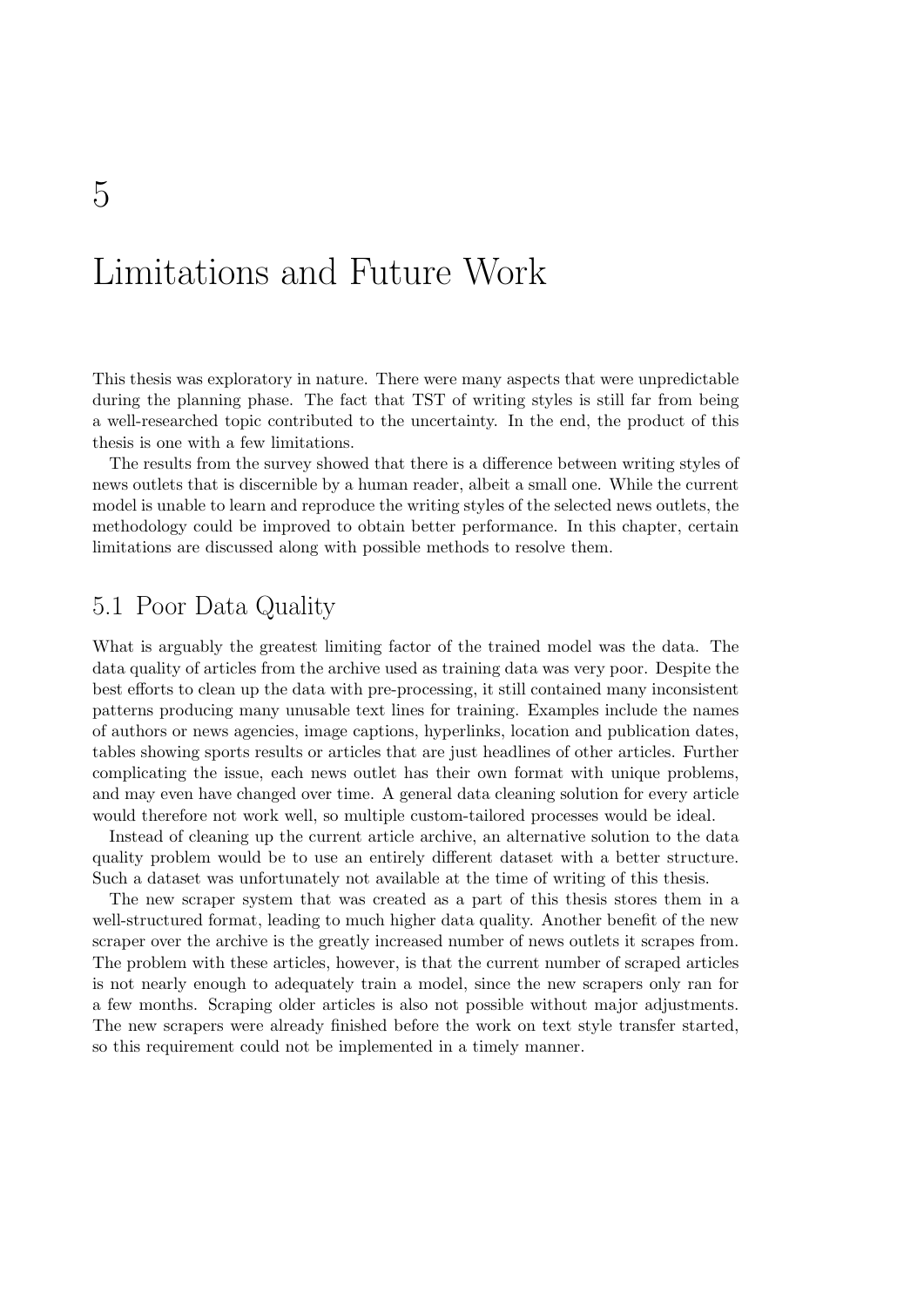## 5.2 Increased Context Length

In the methodology of the style transfer model, the input length was already extended to include three sentences. Ideally, paragraphs or even entire articles are taken into consideration when transferring styles. Entire articles are unfortunately too large to process, being limited by the VRAM of graphics cards.

Paragraphs would be an ideal size, as sentences of a same paragraph are typically more semantically connected. The archive of news articles that was used for training had no separated paragraphs, so it was not possible to do this.

The newly acquired articles from the new scraper would be suitable to be processed in paragraphs, since it stores paragraphs separately. However, with the aforementioned issue with having too few articles at the time, it could not be implemented.

### 5.3 Additional Noising Methods

The BART paper [Lewis et al., 2019] describes more noising methods. With the current model, only token masking and token deletion were implemented. Token masking is described as crucial for any task, whereas token deletion outperforms token masking for generation task. The remaining three methods are sentence permutation, document rotation and text infilling. With sentence permutation, every sentence in a sample is randomly shuffled, tasking the model to rearrange the sentence to its original form. Document rotation randomly chooses a token and starts the sample at that position and the actual start is appended at the end. The model is then tasked to learn to recognize the beginning of the sentence. Text infilling replaces entire spans of tokens with a single mask token, which is basically a more aggressive version of token masking.

The additional methods were not implemented because there are no apparent benefits in regards of style transfer. Implementation and a subsequent evaluation of these methods would still be interesting to test out.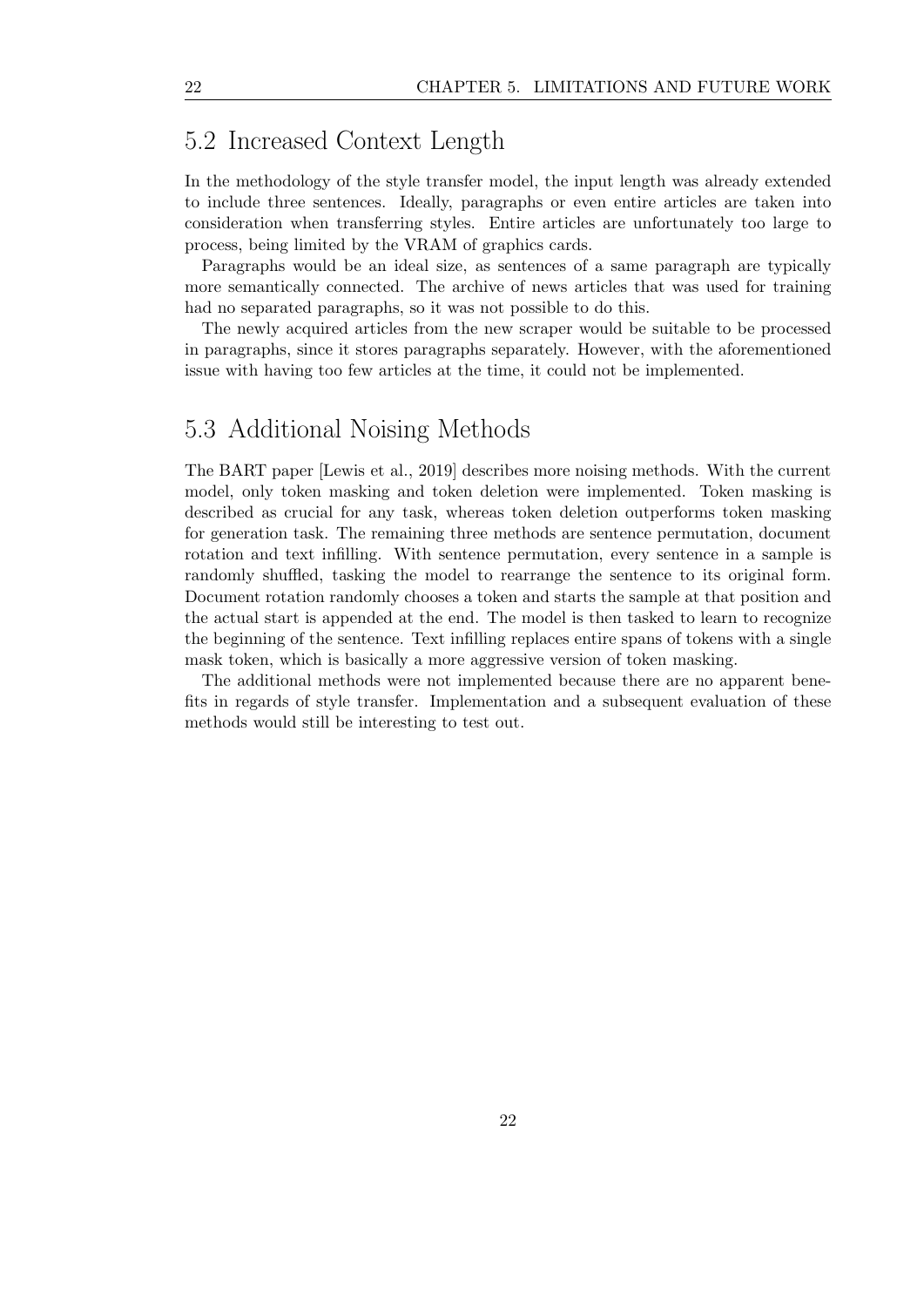## Conclusion

The idea of this thesis started as a response to an issue with the Informfully system. Concerns were raised on how participants of an experiment might recognize a writing style of a certain news outlet while reading an article. If the experiment requires participants to not know the article source, it could lead to skewed results whenever a bias against a news outlet is present.

In an attempt to resolve this issue, multiple approaches were thought out. The first idea was to utilize machine learning to simplify every article to the same complexity level, in hopes of erasing any characteristics that may reveal the source. However, insufficient parallel data for training and other problems made this method impractical for the use case. Instead, an alternative approach was explored: text style transfer. A deep learning model is trained to learn and transform texts into another style, while preserving the original content. The issue situation regarding availability of parallel data is even worse with no data at all, but can be circumvented with a denoising autoencoder or masked-language modeling, only requiring a monolingual dataset. Noise is intentionally introduced into article texts and then given to the model, which in turn tries to restore the text to its initial state. In theory, the model learns the various aspects of a specific writing styles with this method. A trained model can then be used to normalize articles to be used in experiments.

Unfortunately, results were rather disappointing. Any texts given to the model were mostly unchanged after processing, regardless of which style was requested. Despite attempts to improve the results, only minor differences were made between the input and output texts that did not alter the style or content at all.

Rather than spending the remaining resources on improving the methodology, a survey was set up to test human performance on detecting text differences. There may be no between writing styles of news outlets for the model to pick up at all, considering the output text was not different from the input. In the survey, participants are shown randomized pairs of articles and are then tasked to guess if the articles come from the same news outlet or not. In the end, results from the survey show that readers are able to answer correctly with a 60% accuracy.

In conclusion, while the text style transfer model could not successfully be trained to rewrite articles into a style of another news outlet, several lessons can be learned from the survey. The result from the user study is a reminder to pay attention when designing experiments dealing with news articles. Participants might pick up more information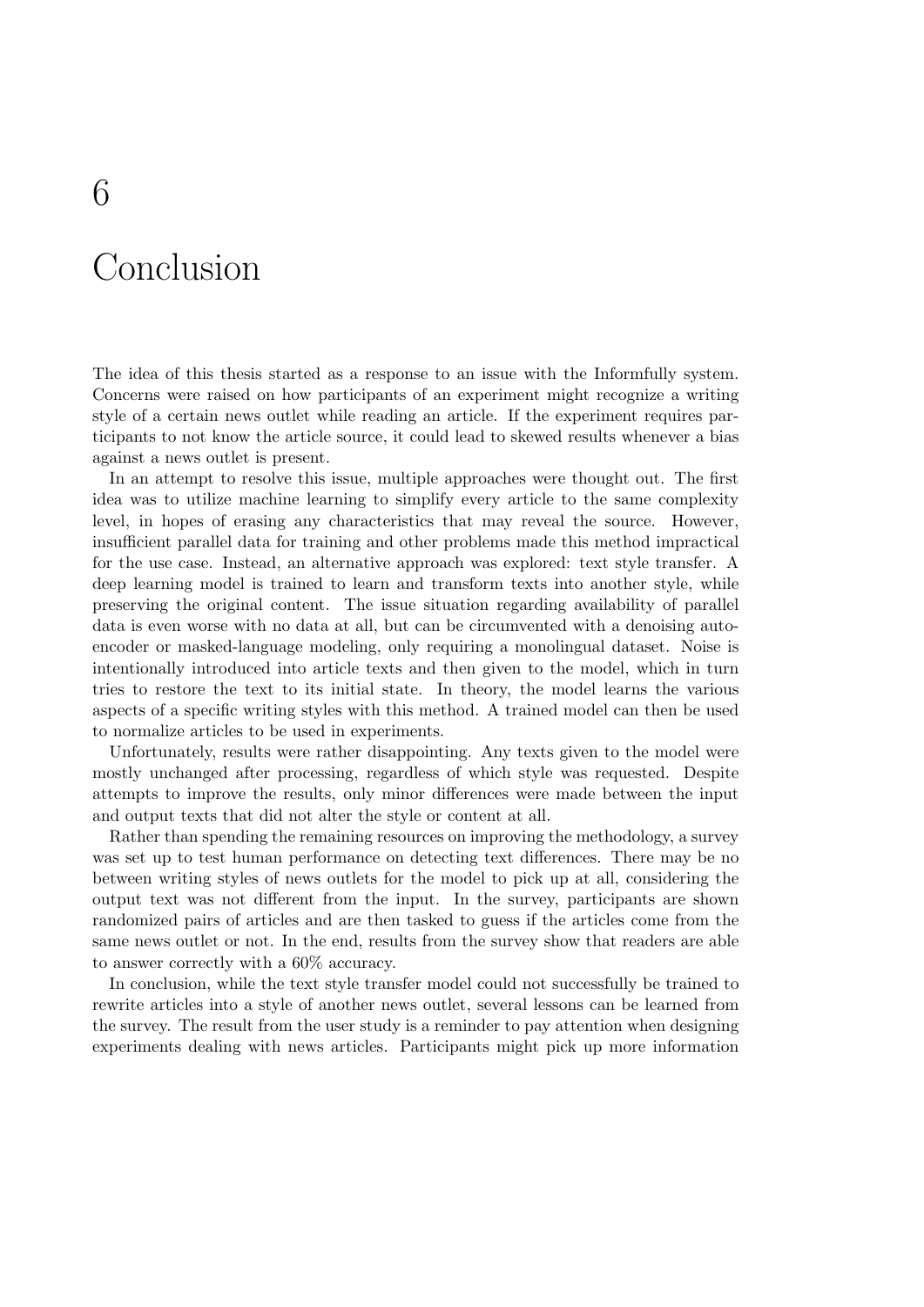that was intended solely by recognizing writing styles. To deal with this issue, the current text style transfer model could be further developed, implementing the suggestions to improve it a point where it can be used to normalize articles and many other use cases one can think of.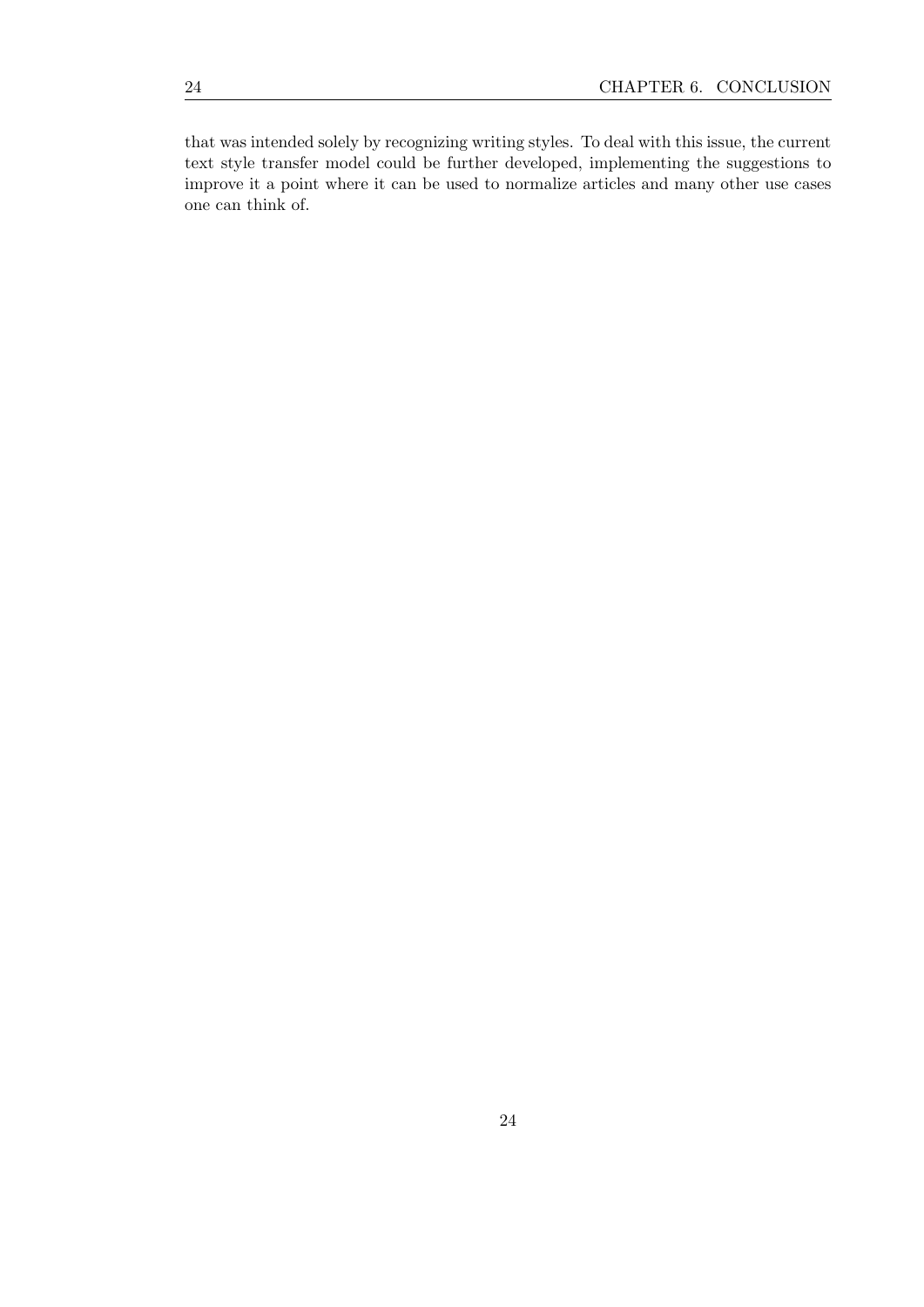## References

- [Bahdanau et al., 2015] Bahdanau, D., Cho, K., and Bengio, Y. (2015). Neural machine translation by jointly learning to align and translate. 3rd International Conference on Learning Representations, ICLR 2015 ; Conference date: 07-05-2015 Through 09-05- 2015.
- [Beltagy et al., 2020] Beltagy, I., Peters, M. E., and Cohan, A. (2020). Longformer: The long-document transformer. CoRR, abs/2004.05150.
- [Cho et al., 2014] Cho, K., van Merrienboer, B., G¨ul¸cehre, C¸ ., Bougares, F., Schwenk, H., and Bengio, Y. (2014). Learning phrase representations using RNN encoderdecoder for statistical machine translation. CoRR, abs/1406.1078.
- [Clark et al., 2020] Clark, K., Luong, M., Le, Q. V., and Manning, C. D. (2020). ELEC-TRA: pre-training text encoders as discriminators rather than generators. CoRR, abs/2003.10555.
- [Devlin et al., 2019] Devlin, J., Chang, M.-W., Lee, K., and Toutanova, K. (2019). Bert: Pre-training of deep bidirectional transformers for language understanding.
- [Gage, 1994] Gage, P. (1994). A new algorithm for data compression. C Users Journal,  $12(2):23-38.$
- [Hochreiter and Schmidhuber, 1997] Hochreiter, S. and Schmidhuber, J. (1997). Long short-term memory. Neural computation, 9:1735–80.
- [Jin et al., 2020] Jin, D., Jin, Z., Hu, Z., Vechtomova, O., and Mihalcea, R. (2020). Deep learning for text style transfer: A survey. CoRR, abs/2011.00416.
- [Lan et al., 2019] Lan, Z., Chen, M., Goodman, S., Gimpel, K., Sharma, P., and Soricut, R. (2019). ALBERT: A lite BERT for self-supervised learning of language representations. CoRR, abs/1909.11942.
- [Lewis et al., 2019] Lewis, M., Liu, Y., Goyal, N., Ghazvininejad, M., Mohamed, A., Levy, O., Stoyanov, V., and Zettlemoyer, L. (2019). BART: denoising sequence-tosequence pre-training for natural language generation, translation, and comprehension. CoRR, abs/1910.13461.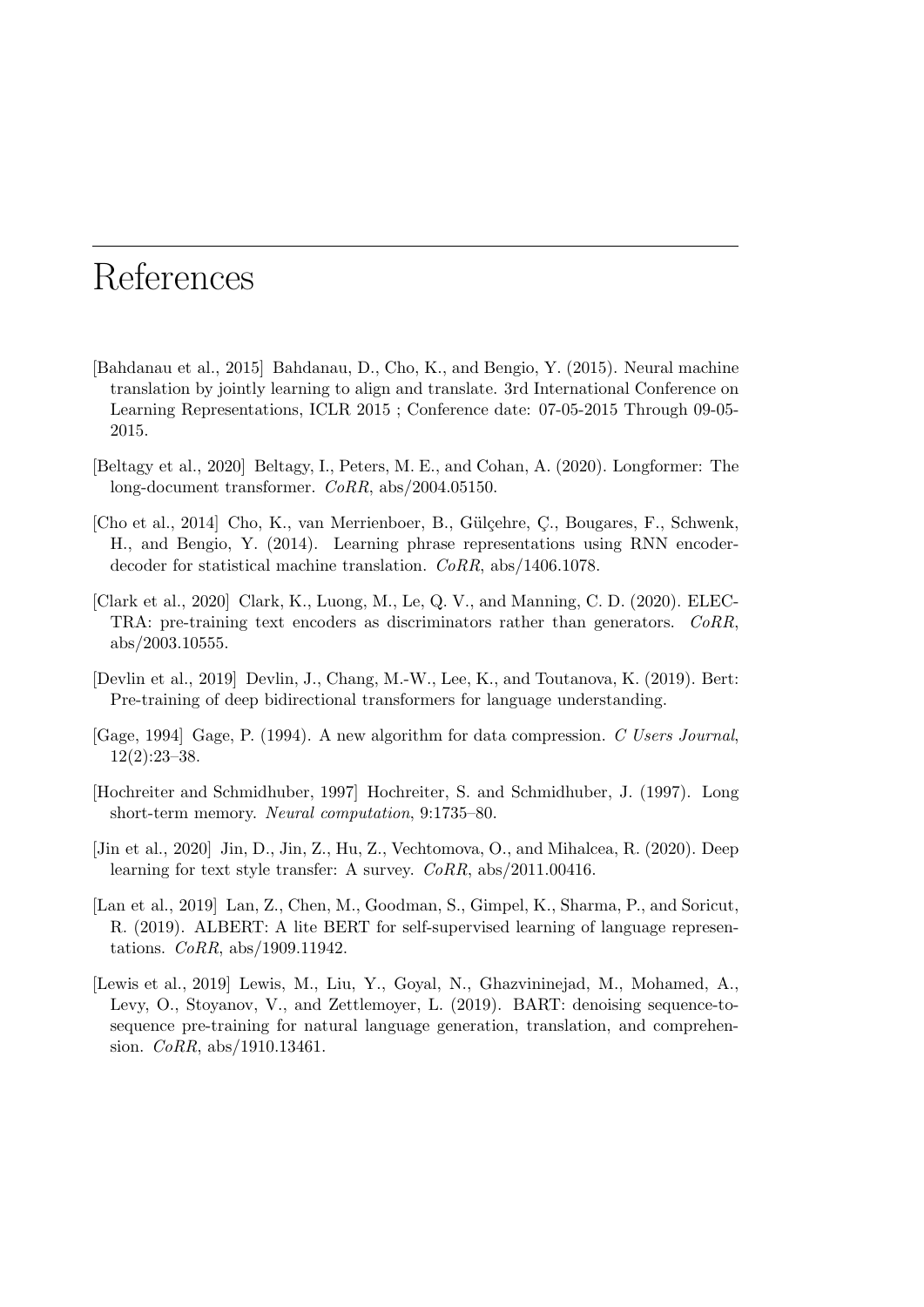- [Liu, 2019] Liu, Y. (2019). Fine-tune BERT for extractive summarization. CoRR, abs/1903.10318.
- [Liu et al., 2020] Liu, Y., Gu, J., Goyal, N., Li, X., Edunov, S., Ghazvininejad, M., Lewis, M., and Zettlemoyer, L. (2020). Multilingual denoising pre-training for neural machine translation. CoRR, abs/2001.08210.
- [Liu et al., 2019] Liu, Y., Ott, M., Goyal, N., Du, J., Joshi, M., Chen, D., Levy, O., Lewis, M., Zettlemoyer, L., and Stoyanov, V. (2019). Roberta: A robustly optimized BERT pretraining approach. CoRR, abs/1907.11692.
- [Radford and Narasimhan, 2018] Radford, A. and Narasimhan, K. (2018). Improving language understanding by generative pre-training.
- [Sanh et al., 2019] Sanh, V., Debut, L., Chaumond, J., and Wolf, T. (2019). Distilbert, a distilled version of BERT: smaller, faster, cheaper and lighter. CoRR, abs/1910.01108.
- [Sennrich et al., 2016] Sennrich, R., Haddow, B., and Birch, A. (2016). Neural machine translation of rare words with subword units. In Proceedings of the 54th Annual Meeting of the Association for Computational Linguistics (Volume 1: Long Papers), pages 1715–1725, Berlin, Germany. Association for Computational Linguistics.
- [Syed et al., 2019] Syed, B., Verma, G., Srinivasan, B. V., Natarajan, A., and Varma, V.  $(2019)$ . Adapting language models for non-parallel author-stylized rewriting.  $CoRR$ , abs/1909.09962.
- [Vaswani et al., 2017] Vaswani, A., Shazeer, N., Parmar, N., Uszkoreit, J., Jones, L., Gomez, A. N., Kaiser, L., and Polosukhin, I. (2017). Attention is all you need. CoRR, abs/1706.03762.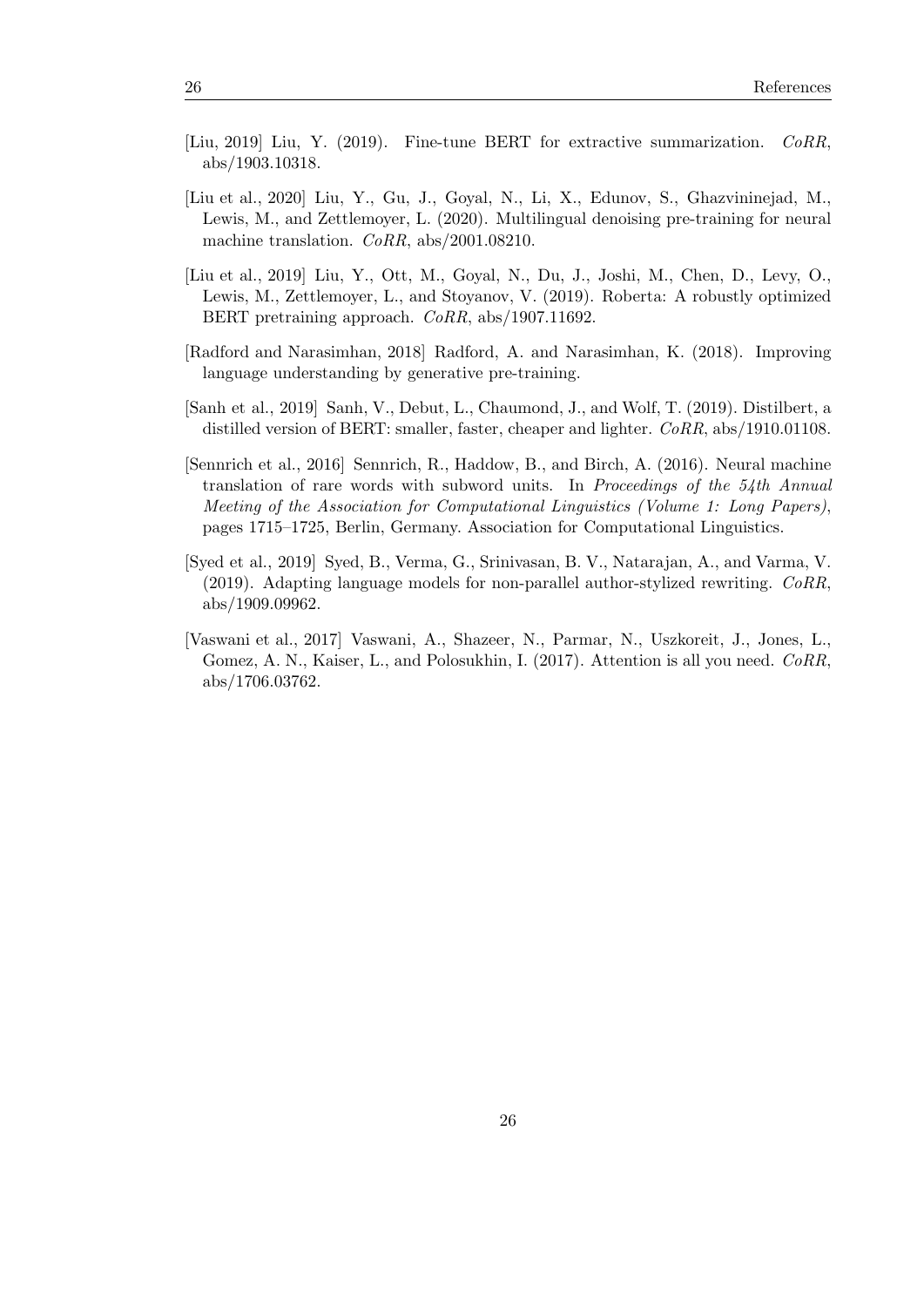## Appendix

## A.1 Scraper Pipeline

The process of getting articles from the news outlets and saving them into the database was not particularly well structured in the past version of Informfully. The scrapers had to be adjusted repeatedly, because the news outlets often changed the format of how they presented their articles. The uncertainty of further changes in the future as well as the need of timeliness of the news articles meant that any updates to the scrapers were rushed.

The scrapers were separate Python scripts that were each individually executed by cronjobs. For a new scraper, the majority of the code was copied over to the new one, only making some smaller changes to adapt to the new outlet. This practice led to a lot of duplicated code. For example, the functionality to insert the articles into the database was virtually the same for every scraper.

The new scraper pipeline architecture aims to reorganize the scraping process, ultimately making it simple and quick to become familiar with the code as well as to implement or change any features. An overview of the new system is illustrated in figure A.1. The installation process only requires Python 3 and modules listed in requirements.txt.



Figure A.1: Scraper architecture of the Informfully back end.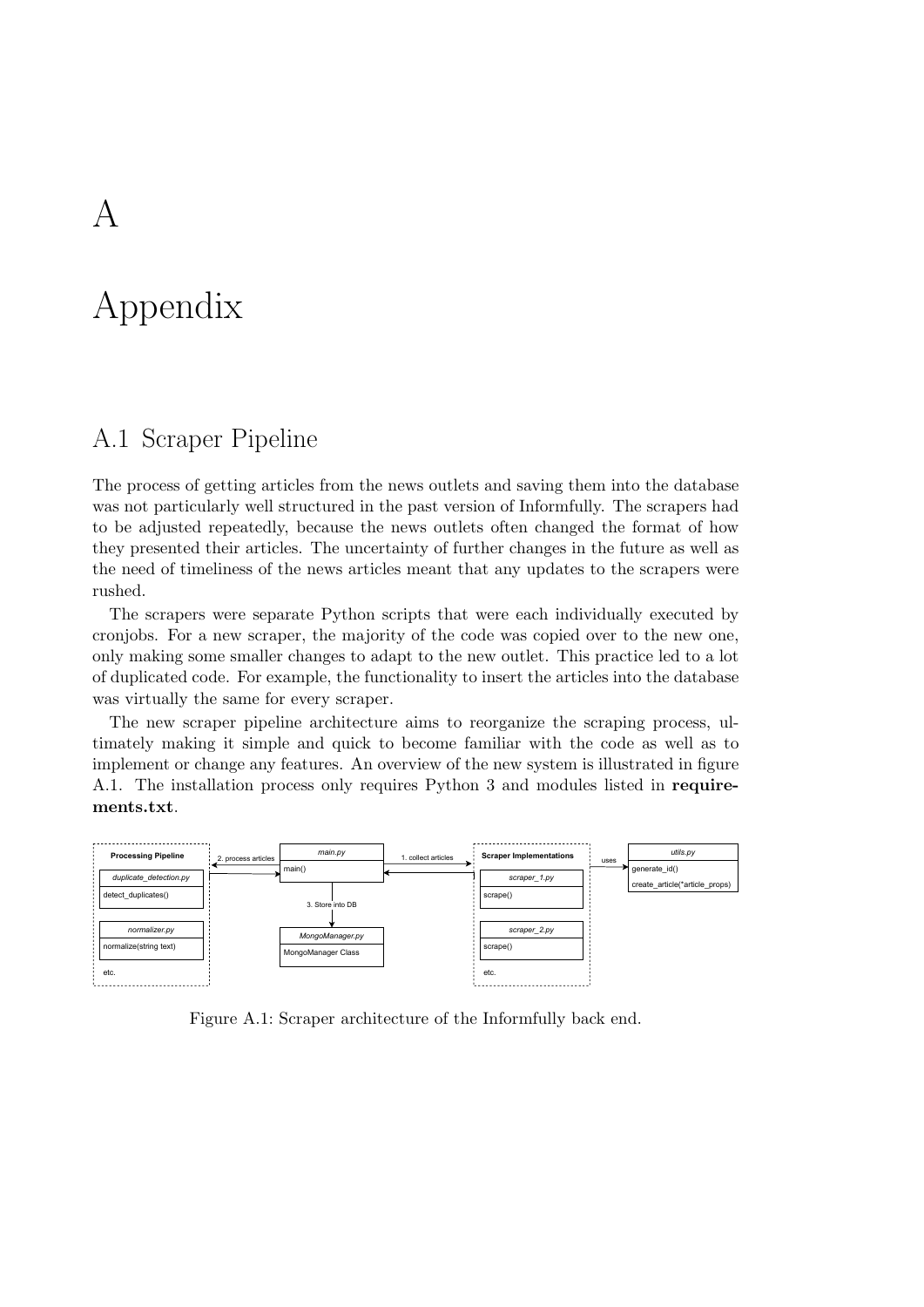| Description        | Variable names                         |
|--------------------|----------------------------------------|
| MongoDB config     | MONGOHOST, MONGOPORT                   |
| DB credentials     | DBUSER, DBPASS, DBNAME                 |
| SSH config         | USESSH, SSHHOST, SSHUSER, SSHPASS      |
| Mail config        | MAILONERROR, MAILFROM, MAILTO          |
| SMTP config        | SMTPUSER, SMTPPASS, SMTPHOST, SMTPPORT |
| Geckodriver config | GECKODRIVERPATH, FIREFOXPROFILEPATH    |

Table A.1: Environment variables used in scraper system

#### A.1.1 Scraper Package Structure

The files for the individual scrapers and files for shared utilities, for example the code for database access, have been collected into a single python package. It is the intention that the modules will be imported and used by a main python script from outside the package.

Inside the scraper package, there are two folders. The scrapers folder contain the scraper code, a file for each outlet. The *pipeline* folder contain the files for the processes after the articles have been scraped and before they are finally inserted into the database. New code in form of new scrapers or processing steps can be arbitrarily inserted into those folders.

#### A.1.2 Environment Management

A configuration management system was added to the pipeline. This allows variables, which differ depending on the specific deployment, to be stored and changed in a single location. And unlike previously, credentials the database connection or for news outlet accounts are not stored inside the code files, but rather in a separate .env file that does not get checked into the code repository for increased security.

Specifically, the  $dotenv<sup>1</sup>$  was chosen to accomplish this job. While it is usually intended for *Node. is* projects, the very basic syntax as well as available implementations in pretty much every common programming languages made it a well suited choice.

To load the environment variables, the *main.py* program calls the load env() function from the dotenv module. This will set the environment variables on a OS level. From within python code, the variables can be accessed via os.getenv().

A list of environment variables is shown in table A.1.

#### A.1.3 MongoDB Manager

The database system often ran on a different machine than the one where the scraper pipeline was. The scraper pipeline were usually executed on personal machines of researchers, whereas the database that contained the relevant data resided on a central

 $1$ Python package for dotenv https://pypi.org/project/python-dotenv/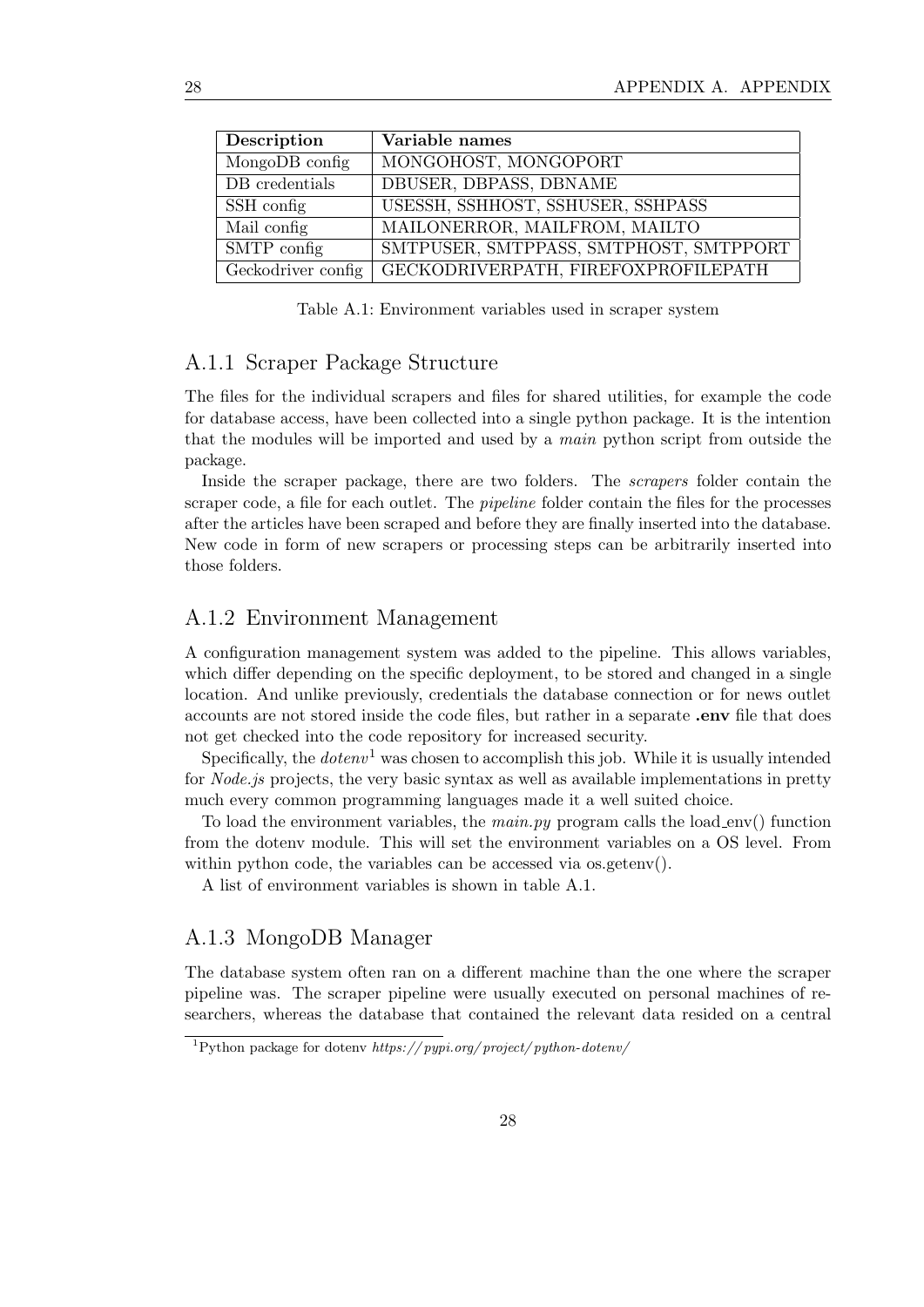server. There were also cases were the researchers were not adept at installing a MongoDB instance on their personal computers. For these reasons, a manager class has been written to simplify the connection to the Mongo database.

The MongoDB manager module packs the logic of establishing the SSH tunnel as well as the connection to the MongoDB instance into a class. It retrieves the required credentials from environment variables and automatically returns a  $\text{  $\text{longoClient}^2$  object.$ The class is implemented as context managers, so it can be used with the with keyword. Once the code reaches the end of the code block or in case of an error, the SSH tunnel will be closed automatically.

#### A.1.4 Logging

A logging module has been created to log any meaningful event happening during the scraping. Every single log will contain a short message, the location where it was logged, a timestamp and an id which uniquely identifies a single execution run of the scrapers. This logging tool is particularly useful for troubleshooting errors.

Any abnormalities in the scraper pipeline should be handled in a timely manner. Especially during an ongoing experiment, it is vital that the flow of new articles is not halted. In the event of a fatal error in the pipeline, the administrator is notified immediately via email with all relevant information. With the run id, other logs belonging to the same run can be queried from the database to get a timeline of events leading up to the error.

#### A.1.5 Scrapers

The individual scraper python modules are each required to implement a function named scrape(). The main program will import the module and try to call it, expecting it to return a list of article objects. The actual implementation of this function is not enforced, for example by an abstract class, as it would make the code more convoluted for something as simple as one function. Functionalities that are shared among the scrapers are stored in a separate *utils* file. For instance a function to create an article object, ensuring uniformity in object field naming and default values.

Despite the goal of the scrapers being the same, i.e., to obtain content from news articles, the sheer variety of different formats, types of sources of information and paywalls from news outlets rendered the task of implementation very challenging. Ultimately, a rough pattern has surfaced for every outlet consisting of two parts. First, get a list of the most recent articles with either URLs or an identifier for the API. Afterwards, iterate through the list and obtain the necessary information by scraping the HTML page or directly accessing the API if possible.

Nowadays, RSS feeds are ubiquitous on any news website. The feeds can be used to receive a list of news articles in formatted as an XML file. The scraper gets this list

<sup>&</sup>lt;sup>2</sup>Official documentation of Pymongo: https://pymongo.readthedocs.io/en/stable/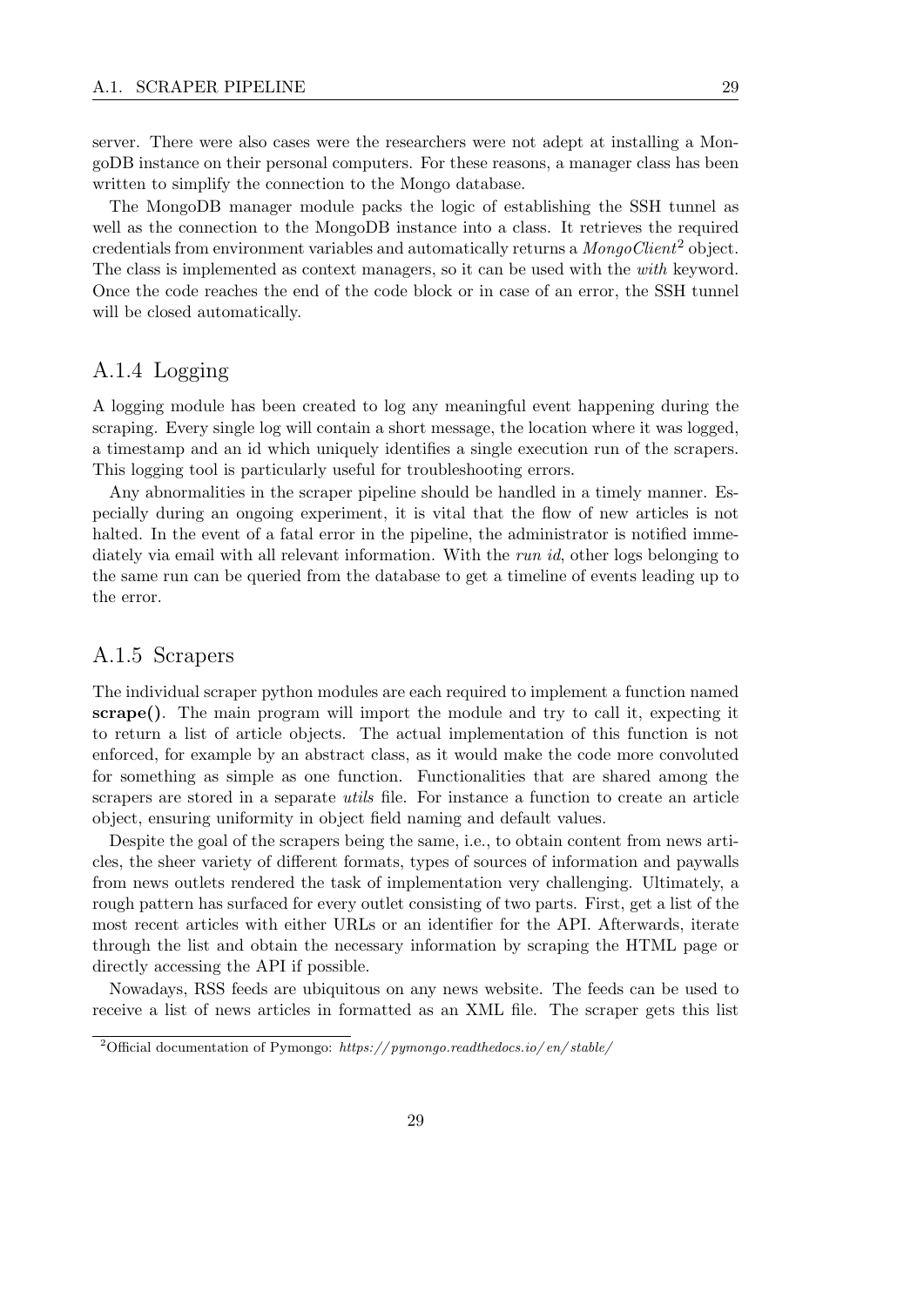and parses them with the  $feedback$  module. At this stage, some useful information can already be extracted from the feed such as the URL, the title and a description. However, the article content, the text itself, does not come with the feed. The article text for each article is taken from an API. In cases where an API is not available, the content is scraped from the HTML page of the URL. To obtain the HTML code from the URL, the built-in python package  $urllib<sup>4</sup>$  is used. To simplify the process of extracting the relevant information out of an HTML page, the *Beautiful Soup*<sup>5</sup> is used and can help parse the HTML content into an organized data tree with built-in methods to navigate, search and modify.

With every property of an article at hand, a proper object can be constructed using the utility function save article(). This function makes sure that all the necessary fields are initialized with default values if the data could not be obtained using the scraper.

Within the small selection of scrapers, there are a few that do not exactly follow the pattern RSS feed  $\rightarrow HTML$  scraper or RSS feed  $\rightarrow API$ . For example, Weltwoche does not offer an RSS feed. In order to get a list of the newest articles, another page can be visited showing an overview of the newest edition. However, the actual content of interest in the page is not directly included in the initial HTML data. The article elements are dynamically loaded in later on using JavaScript. To automate this process, Selenium<sup>6</sup> along with Geckodriver<sup>7</sup> is used to open a browser, navigate to the URL and execute the javascript to get a finalized page, from which the article list can be extracted using Beautiful Soup. The scraping of individual article functions the same as other HTML based scrapers. Naturally, this kind of scraping feeds takes more time compared to RSS feeds since a lot more processing is required to render a dynamic webpage.

#### A.1.6 Processing Pipeline

After every article have been scraped and are present in form of a single list, the system will not directly persist them permanently into the database yet. There are a few processing steps necessary to ensure that the articles are prepared to a state that is optimized for the purposes of Informfully.

In short, the processing of articles consists of two steps:

- 1. Duplicate detection
- 2. Normalization

Duplicate Detection

News outlets often take pre-written news articles from news agencies and publish them on their own websites. When multiple news outlets take the same article, both instances

 $3C$ ode repository of feedparser: https://github.com/kurtmckee/feedparser

 $^{4}$ Documentation of urllib: https://docs.python.org/3/library/urllib.html

 $5D$ ocumentation of BeautifulSoup: https://www.crummy.com/software/BeautifulSoup/

 $6$ Selenium website: https://www.selenium.dev/

<sup>&</sup>lt;sup>7</sup>Code repository of Geckodriver: https://github.com/mozilla/geckodriver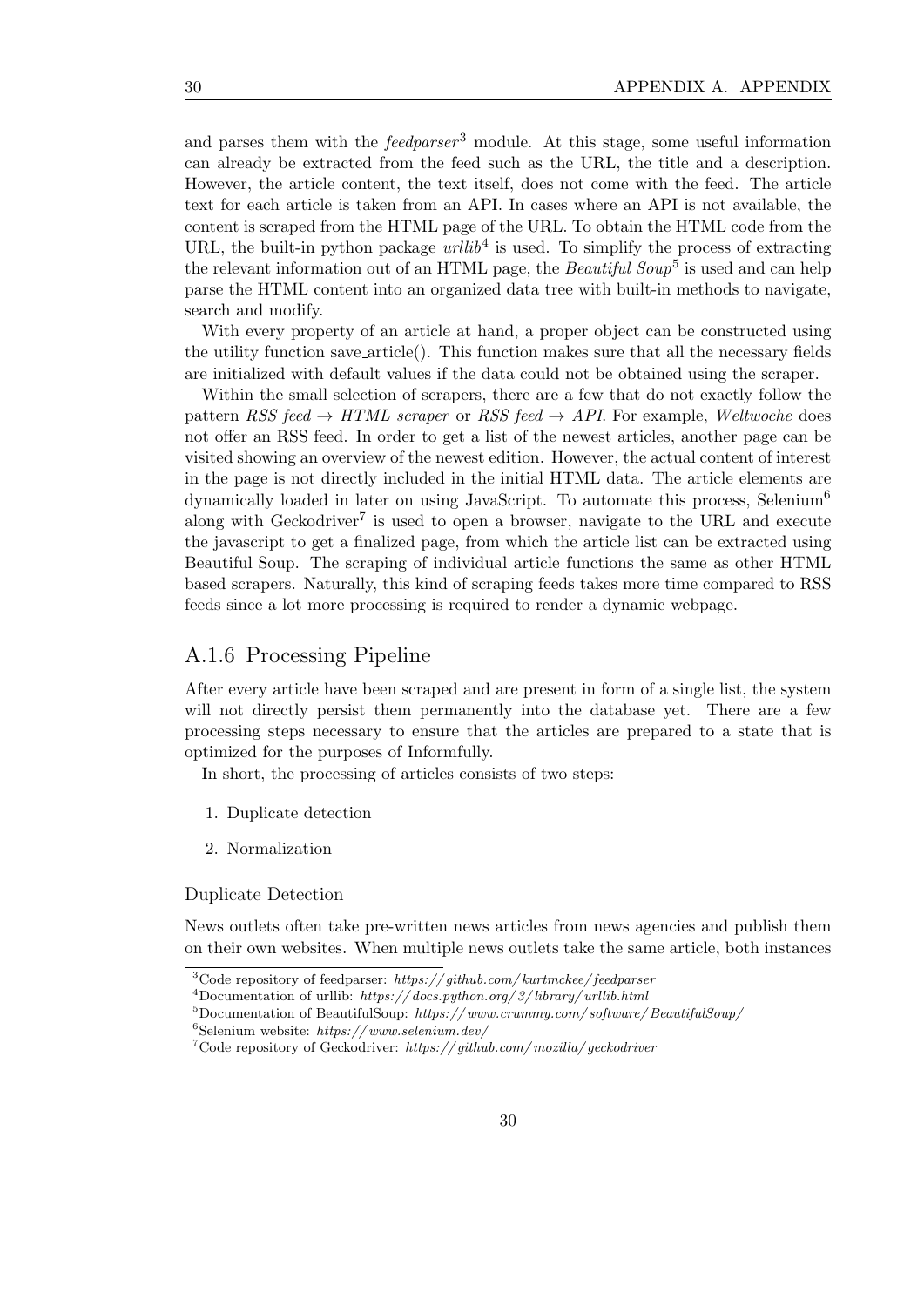will be scraped and put into the database. Both articles will be shown in the app and because the name of the news outlet source is omitted, the user would see two virtually identical articles. This is likely to be very confusing for the participant, so an additional step had to be present in the pipeline to detect and handle duplicate articles.

However, news outlets usually make some minor changes to the original article content to fit their own format, therefore a plain equality check on the entire article text will not work. In the new implementation, the two articles are first split into n-grams, sequences of words from the the article text of a specific length. Afterwards, a percentage is calculated of how many sentences are shared between the two articles. If the overlap percentage is over a certain threshold, the two articles will be considered as duplicates.

Every new article from the scrapers will undergo this step. The articles are compared against each other and also from the existing articles in the database pairwise. Due to the time relevancy of news articles, duplicates typically do not have a large time span between them, so the selection of articles from the database are limited by a time window of a few days.

#### Text Normalization

Especially when directly scraped from the websites, news articles may contain idiosyncrasies such as spelling variants of words, formatting (numbers, dates, and headlines) as well as self-references (names of the publication). These anomalies may indicate the source of the article, which is undesirable. The goal of the normalization step is to remove them to ensure a uniform presentation for the app.

The normalization process is implemented as a list of tuples. The first element in the tuple is a regular expression to detect the abnormalities, with the second element being the string of text that serves as the replacement. For example, the term Tagesanzeiger will be replaced with a generic, non-descript  $\ell$  [Zeitung]. While the capabilities of regular expressions are barely utilized at the moment, the functionality will be preserved in case there will be problems in the future that will require more complex patterns.

#### A.1.7 Deployment

Deployment of the scraper system is a straightforward process. To use it on a machine, simply clone the files from the *scraperpipeline* folder of the code repository using git. The scraper pipeline needs a recent version of Python  $(>=3.6)$ . In addition, a number of python packages listed in the file requirements.txt must be installed beforehand. This can be done using the pip package manager. The use of a virtual environment is highly advised, for example with Python's built-in venv module or with  $conda<sup>8</sup>$ .

Running in parallel to the scrapers, a MongoDB instance is used to persist the articles. The same database instance can also used by the Informfully backend and app.

Executing the scrapers can be accomplished by calling the main.py python script. It will automatically collect the news articles and put them into the database. Which

<sup>8</sup>Documentation of Conda: https:// docs.conda.io/ en/ latest/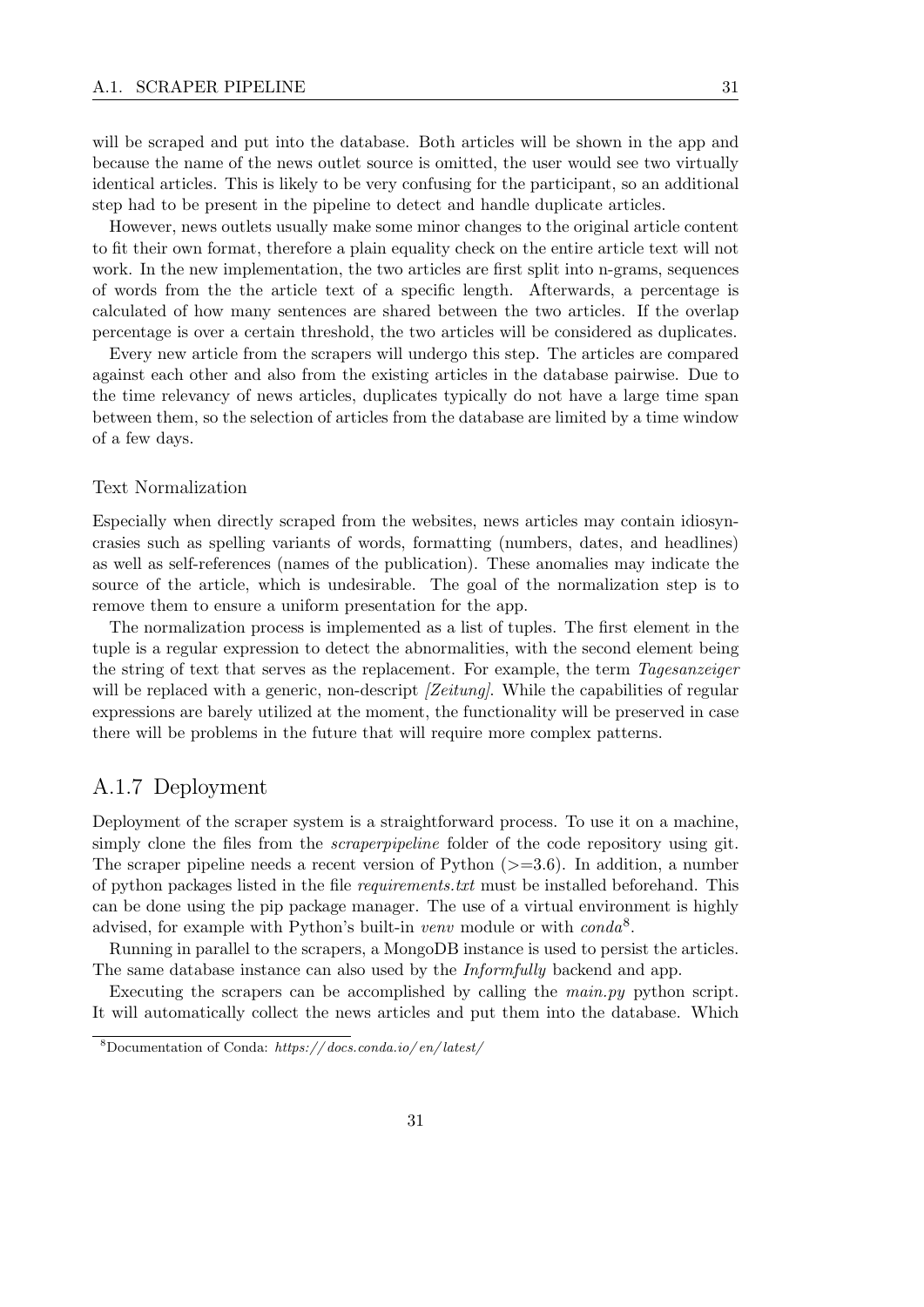scraper are used can be modified by changing the list in the main file. To avoid having to start the scrapers manually, setting a cron job to periodically call the main file is highly advised.

#### A.1.8 Limitations

One issue that is almost certainly going to come up after deployment are changes to APIs and article formats. It is less likely to happen to scrapers relying on APIs, since the more frequent layout changes do not affect APIs. It is also highly dependent if the news outlet will send out notifications on any updates to their websites, preferably with enough time, to update the scraper. For any unannounced changes, the logging system should catch any errors during scraping and send out an email to the admin if it is set up.

Even during development, one news outlet changed their website layout, completely breaking the scraper in the process. Fortunately, due to the modular nature of the new architecture, the issue could be quickly resolved.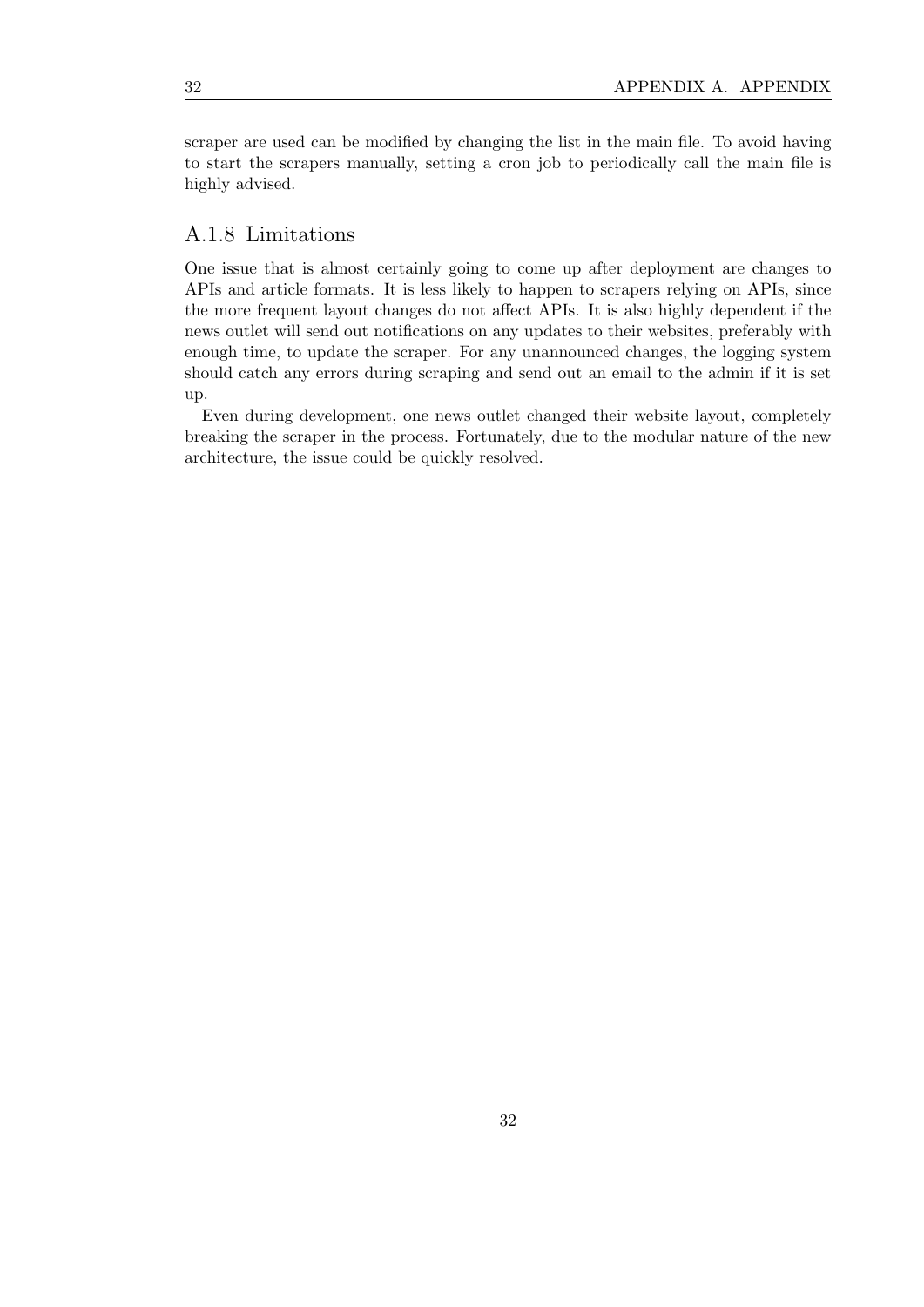# List of Figures

| 4.1 Relationship between time and percentage of correct answers 16           |  |
|------------------------------------------------------------------------------|--|
|                                                                              |  |
|                                                                              |  |
| 4.4 Number of correct answers per article pairing of news outlets: Schweizer |  |
| Radio und Fernsehen (SRF), Blick (BLICK), Tagesanzeiger (TA) and             |  |
|                                                                              |  |
|                                                                              |  |